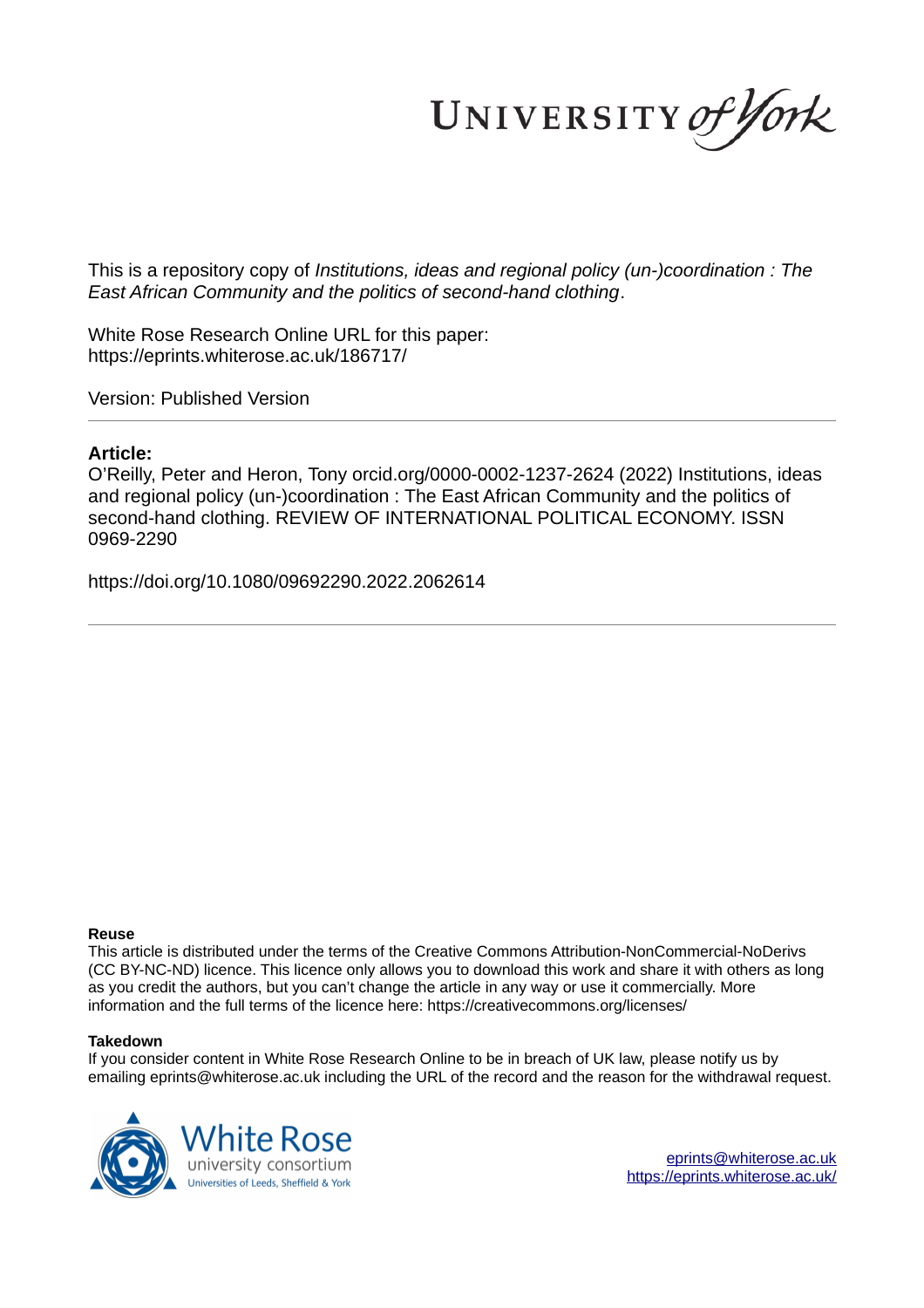



**ISSN: (Print) (Online) Journal homepage: https://www.tandfonline.com/loi/rrip20**

# **Institutions, ideas and regional policy (un-)coordination: The East African Community and the politics of second-hand clothing**

**Peter O'Reilly & Tony Heron**

**To cite this article:** Peter O'Reilly & Tony Heron (2022): Institutions, ideas and regional policy (un-)coordination: The East African Community and the politics of second-hand clothing, Review of International Political Economy, DOI: 10.1080/09692290.2022.2062614

**To link to this article:** https://doi.org/10.1080/09692290.2022.2062614

© 2022 The Author(s). Published by Informa UK Limited, trading as Taylor & Francis Group.



Published online: 18 Apr 2022.

Submit your article to this journal  $\mathbb{Z}$ 

**III** Article views: 331



View related articles  $\mathbb{Z}$ 

View Crossmark data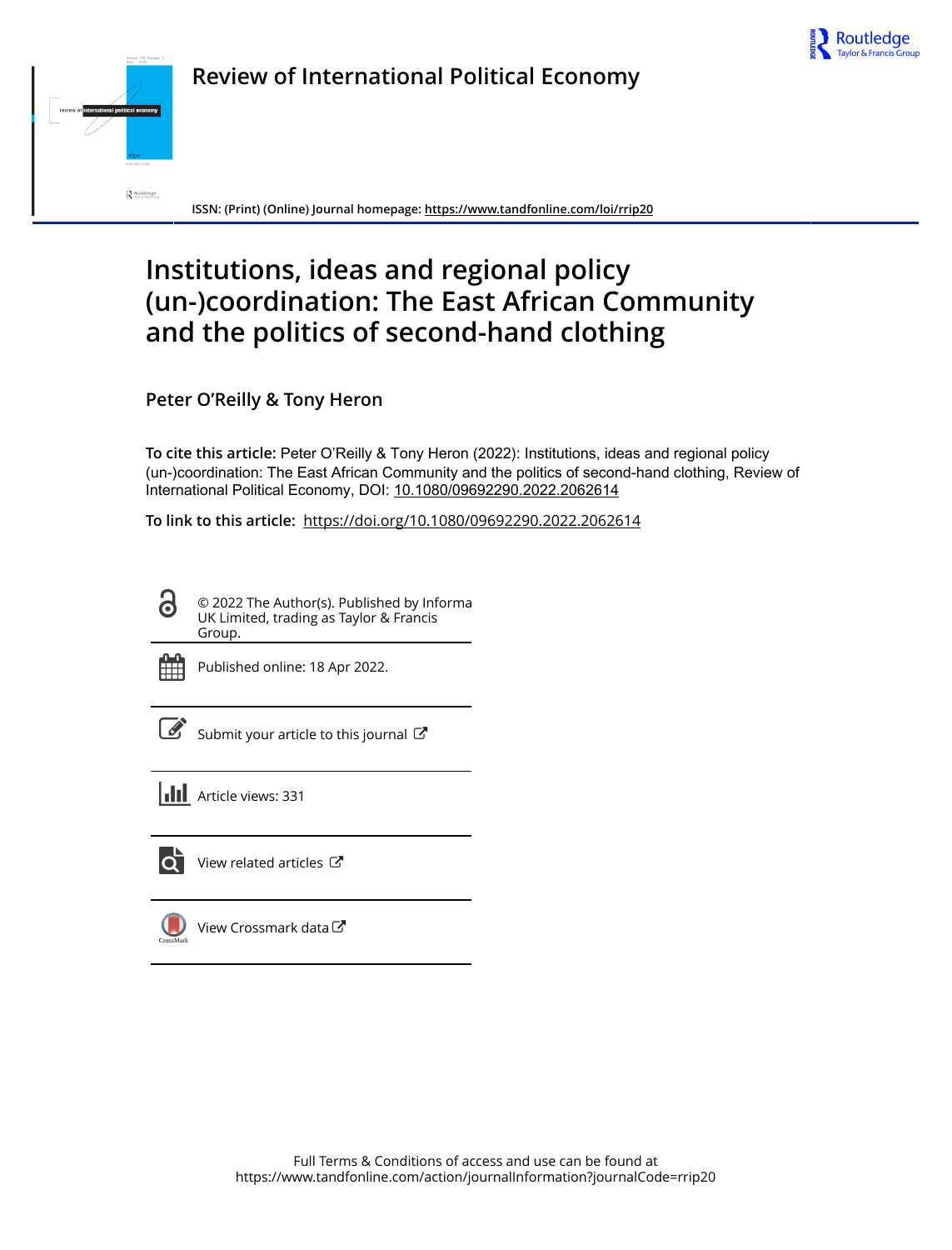Routledae Taylor & Francis Group

Check for updates **a** OPEN ACCESS

## Institutions, ideas and regional policy (un-)coordination: The East African Community and the politics of second-hand clothing

Peter O'Reilly<sup>a</sup> and Tony Heron<sup>b</sup>

<sup>a</sup>School of Humanities and Social Sciences, Liverpool John Moores University, Liverpool, United Kingdom; <sup>b</sup>Department of Politics, University of York, York, United Kingdom

#### ABSTRACT

In this article, we engage with contemporary debates about South-South regionalism as spaces to advance collective development agendas. Our starting point is recent scholarship emphasizing regions as important political spaces where new development possibilities are being conceived in a changing global order. We build upon the emphasis this literature places on regions as sites of policy innovation but argue that insufficient attention has been paid to regional institutional dynamics. We explore these issues with reference to the East African Community (EAC) and its decision in March 2016 to 'phase-out' second-hand clothing imports, a decision which was soon abandoned by the majority of EAC states (the exception being Rwanda), following opposition from the US. While the EAC served as a crucial forum to conceive and promote this policy, we argue that its institutional foundations proved insufficient to produce the level of regional coordination necessary to ensure its implementation and to withstand external pressure. In this way, we also challenge the prevailing logic that portrays regional institutions in Africa as 'empty spaces' by both demonstrating the role of the EAC as a site of policy development and its institutional dynamics in shaping political outcomes.

#### **KEYWORDS**

Regionalism; East African Community; second-hand clothing; regional development

## **Introduction**

On 2 March 2016, the heads of state of the East African Community (EAC), then comprising Burundi, Kenya, Tanzania, Rwanda and Uganda, issued a directive for 'member-states to procure their textiles and footwear requirements from within the region where quality and supply capacities are available competitively, with a view to phasing out the importation of used textiles and footwear within three years' (The East African Community (EAC), 2016a, p. 17). The ostensible aim of the directive was to arrest the decline of the region's indigenous textile and clothing

CONTACT Peter O'Reilly

2022 The Author(s). Published by Informa UK Limited, trading as Taylor & Francis Group.

This is an Open Access article distributed under the terms of the Creative Commons Attribution-NonCommercial-NoDerivatives License (http://creativecommons.org/licenses/by-nc-nd/4.0/), which permits non-commercial re-use, distribution, and reproduction in any medium, provided the original work is properly cited, and is not altered, transformed, or built upon in any way.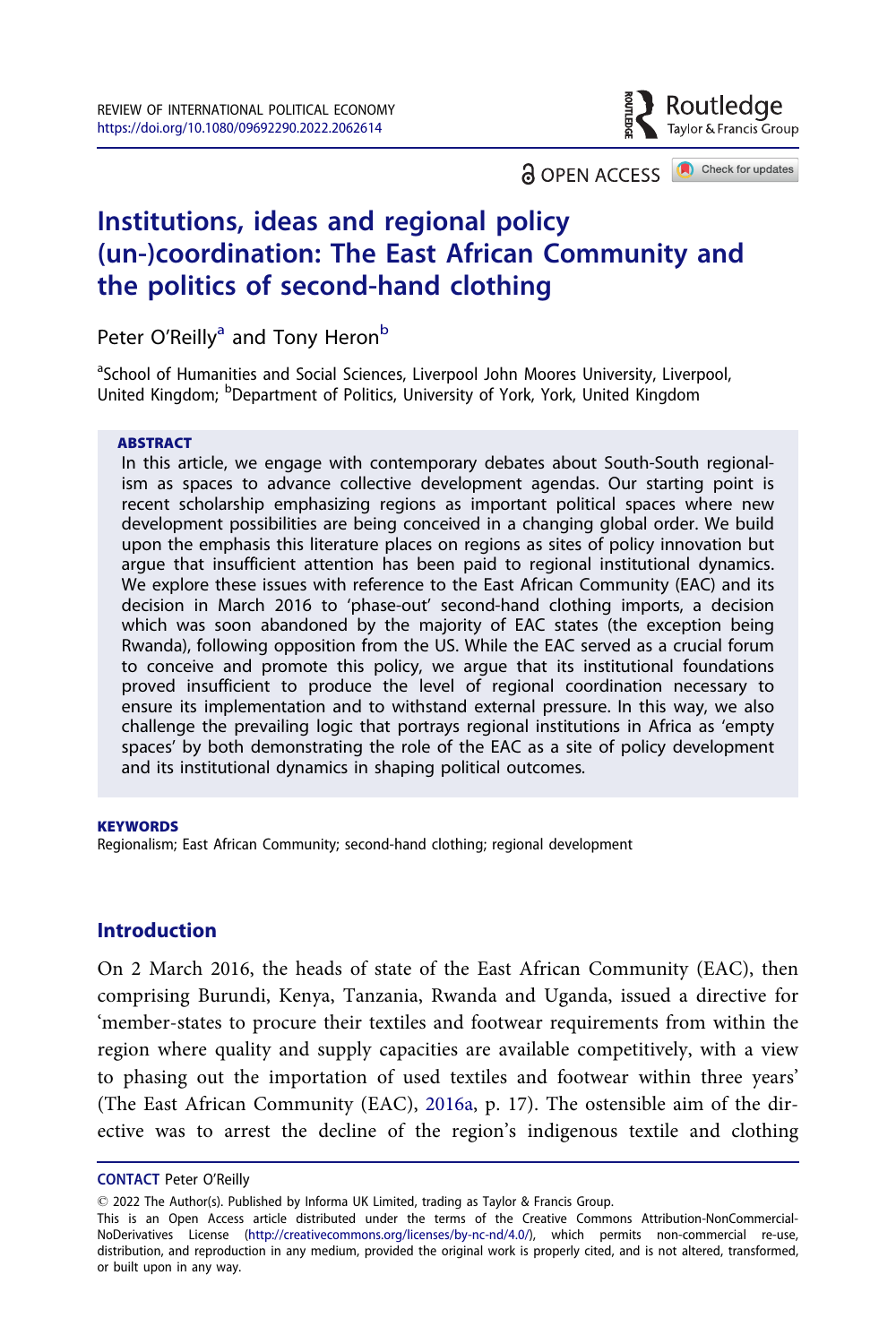(T&C) industry, for which second-hand clothing was held responsible. More fundamentally, the directive signified an attempt by the EAC states to exercise collective agency through the implementation of a coordinated trade and industrial strategy. Almost immediately, however, the Secondary Materials and Recycled Textiles (SMART) industry group in the United States filed a petition with the Office of the United States Trade Representative (USTR), demanding the withdrawal of the region's eligibility for the African Growth and Opportunity Act (AGOA) preference scheme. The reasoning here was that the EAC's directive amounted to an import ban and was thus in contravention of the principle enshrined in AGOA that preference-receiving countries gradually open their markets to US trade and investment. Following the SMART petition, the USTR announced an out-of-cycle review of the EAC's AGOA eligibility, which prompted the majority of the EAC (the exception was Rwanda) to quickly – but unilaterally – abandon the proposed policy change.

As we show in the article, the rollout and later abandonment of the secondhand clothing directive was significant for two reasons. The first is that EAC states developed this strategy collectively and, at least initially, implemented it also. This runs counter to the common tendency in the African Studies literature to portray regional institutions as 'empty spaces' or 'clubs' whose purpose is merely to boost the external sovereignty of political elites and their clientelist networks (Gibb, 2009; Herbst, 2007; Söderbaum, 2004). The second reason concerns the abandonment of the second-hand clothing directive by the EAC member states. Emily Wolff (2021) has argued that the threat of losing AGOA eligibility placed varying degrees of external economic pressure on EAC states and that the ability of national governments to hold out against this was dependent on the specific features of each country's domestic political settlement. This explanation is certainly not without merit, but we argue that appealing to domestic determinants alone underplays the regional institutional context in which the second-hand clothing directive was conceived. Furthermore, we show that this same regional context is key to understanding both why and how the directive was abandoned. In short, our contribution shows the importance of regional economic spaces as potential sites of policy innovation, but that the institutional norms and political practices that define these spaces can constrain as well as enable policy innovation.

Theoretically, we build from an emerging strand of International Political Economy (IPE), which takes the local institutional dynamics of South-South regionalism more seriously: that is, as institutional spaces where actors converge to contest prevailing global norms and construct new visions of development (Briceño-Ruiz & Morales, 2017; Riggirozzi, 2012; Riggirozzi & Tussie, 2012, 2015). In contrast to the 'empty space' caricature, this literature highlights the importance of South-South regions as distinct political spaces where actors collectively define and redefine the appropriateness of particular development agendas and practices. The main thrust of this IPE literature so far has been to emphasize the global context as the enabling environment in facilitating regional policy experimentation. We argue, however, that not enough attention has so far been paid to the *internal* institutional dimension of regionalism, not least the way in which pre-existing regional norms and practices define political possibilities.

To this end, we develop a theoretical framework that draws explicitly on constructivist institutionalism (Hay, 2004, 2016) to emphasize the complex institutional environment in which political decisions are taken and the unintended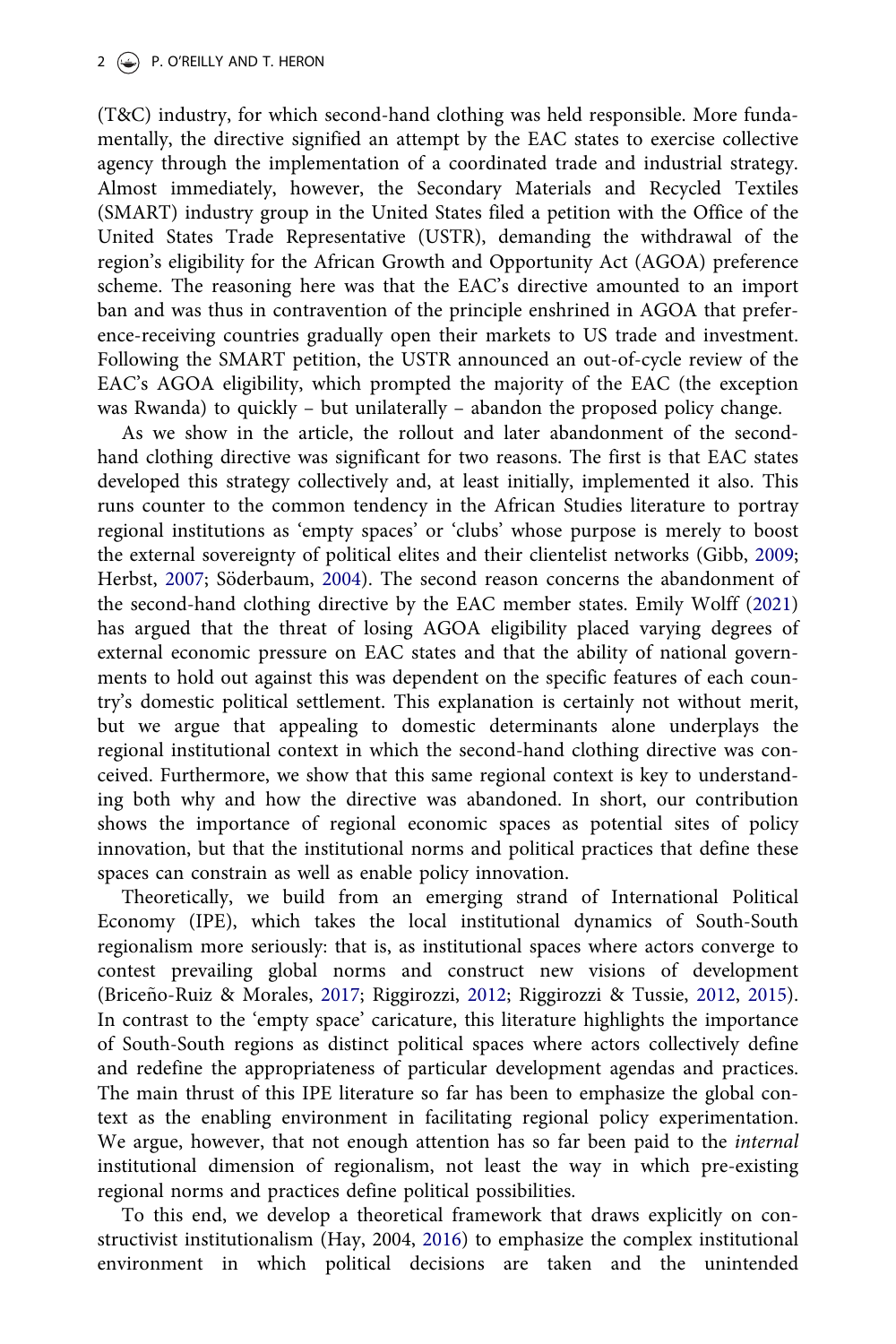consequences which can emerge from this. In other words, the advancement of collective regional development agendas hinges not only on an appropriate global context, but also on an enabling institutional environment through which these agendas can be articulated and implemented. Institutions are understood here as encompassing formal organizations and rules as well as informal practices, norms and shared meanings. Institutional rules and norms are intersubjectively shared between actors and decision-making within these institutions exhibit a strong pathdependent logic. At the same time, institutions are characterized by ambiguity and uncertainty, to the extent that they offer the possibility of different interpretations and responses by political actors (see Heron & Murray-Evans 2017). In short, political institutions are 'strategically and discursively selective' but do not fully determine how actors will choose to behave (Hay 2002: 212–214).

In the specific case of the EAC, we argue that institutions served as a crucial focal point, whereby policy actors from across the region convened and conceived the second-hand clothing ban. We go on to note, however, that as the ban was rolled out in 2016, it soon came up against institutional constraints and coordination challenges that have characterized the EAC since its re-establishment in 2000. In effect, though the threat of losing AGOA eligibility placed varying degrees of pressure on each EAC state, these alone were insufficient to explain the manner and, importantly, the sequencing of the abandonment of the second-hand clothing directive. In emphasizing the importance of regional institutional contexts, we offer a corrective but also complimentary analysis to existing accounts, such as Wolff's (2021), focused on the domestic determinants of this case.

We use this case study to assess our broader theoretical argument about the role (and limitations) of South-South regionalism as sites of policy innovation. We validate our arguments by situating them in relation to existing literature and the possible alternative theoretical explanations this might offer for the political outcomes studied (Mahoney, 2015, p. 215-217). The empirical material for the article was gathered during a three-month period of fieldwork conducted in East Africa in 2018, alongside desk-based research and a series of follow-up (online) interviews in 2021. In total, 33 interviews were conducted with: EAC Secretariat officials (5), national government officials (1), African Development Bank officials (1), private sector representatives (3), representatives of civil society groups and NGOs (10), experts and consultants (7) and representatives of donor countries (6). Participants were chosen using a non-probability sampling method, based on their experience of working with and through the EAC. These interviews offered an insider perspective into the conception, rollout and demise of the EAC's second-hand clothing directive. Taken together, the interviews provide crucial insights into the inner workings of the EAC and the institutional dynamics which underpin it. In corroborating the validity of our interview accounts, we are careful to triangulate this data against other interview accounts we have collected alongside other data sources (Davies, 2001). This includes official EAC meeting reports and documents, trade statistics, media reports and secondary academic literature.

The remainder of the article is organized as follows. First, we begin by setting out a theoretical framework that combines relevant insights from the IPE literature examining South-South regionalism with insights from constructivist institutionalism. Second, we offer contextualization to the EAC's second-hand clothing directive, emphasizing how the strategy formed part of a broader (albeit tentative) shift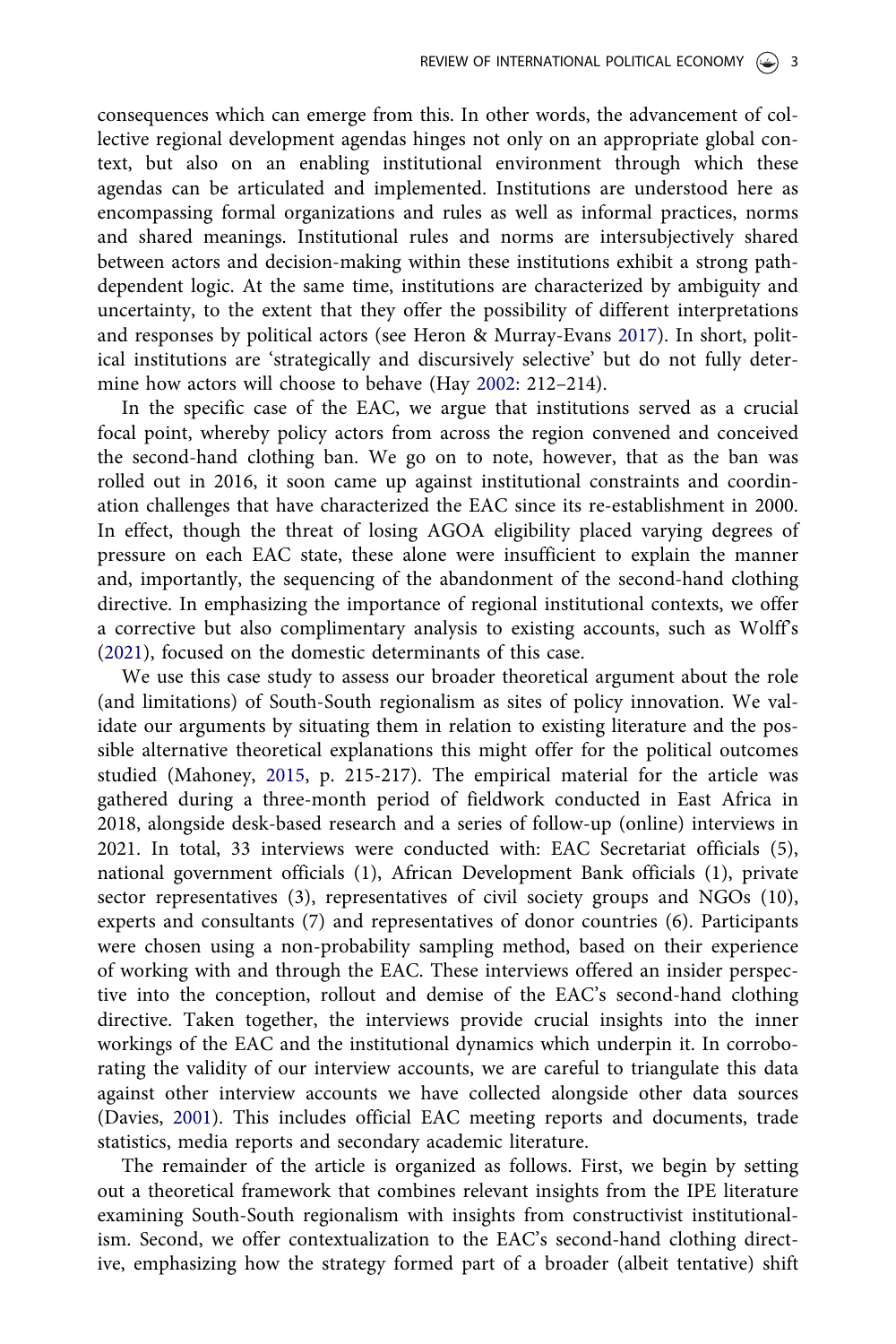#### 4  $\circledast$  P. O'REILLY AND T. HERON

in the region towards coordinated trade and industrial policies, and the institutional tensions this exposed. Third, we then turn to our case study of the EAC second-hand clothing directive itself. Here, we explore the origins and rationale of the directive. We also discuss the fate of the second-hand clothing directive and the variegated response of the EAC states to the threat of losing the benefits of AGOA. Fourth, and finally, we summarise our key arguments and theoretical contributions in the concluding section.

## Beyond 'empty spaces': agency, ideas and institutional contexts in South-South regionalisms

Until the 1990s, the study of regionalism was synonymous with the classical theories of integration associated with the European project (Rosamond, 2000). Since then, various regional integration and cooperation initiatives emerged across the globe, giving rise to a wave of 'new' or comparative regionalism scholarship (Söderbaum, 2015). Unlike earlier studies of European integration, which largely saw regionalism as a process that emerged from intra-regional factors, this new comparative approach was rooted in the field of IPE and lay greater emphasis on the broader global context – specifically, processes of economic globalization – inside of which regionalism emerged (Fawcett & Hurrell, 1996; Gamble & Payne, 1996; Hettne, Inotai & Sunkel, 1999).

For these early accounts, the emergence of South-South regionalism was driven by and a reaction to the (assumed) imperatives of globalization (Hettne, 2005). For instance, the creation of a common investment area among the Association of Southeast Asian Nations (ASEAN) in 1998 was said to be motivated by the prospect of attracting increasingly 'footloose' foreign investment while simultaneously shielding domestic firms from increasing global competitive pressures (Nesadurai, 2003). A more recent strand of the IPE literature considers how broader shifts in the global order – characterized by the decline of US hegemony and, with it, associated neoliberal policy norms – have opened space for new forms of 'post-hegemonic' regionalism to emerge. Here, particular attention has been paid to Latin America, where the 'reimagining' of regionalism is said to have gone furthest (Briceño-Ruiz & Morales, 2017; Riggirozzi, 2012; Riggirozzi & Tussie, 2012, 2015). In this context, it is argued that space has opened for actors in the region to construct alternate or heterodox forms of regionalism, aimed at promoting progressive welfare, social policy and human rights agendas, that contrast to the market rationalities that underpinned Latin American regionalism during the 1990s.

Two important observations can be inferred from the more recent literature. The first is that regionalism has often served as an important strategy for governments across the Global South to collectively attempt to navigate and manage the threats and opportunities that the globalized economy is perceived to present. Understood in this way, regionalism can be conceived as an exercise in agency rather than a byproduct of external economic structures.<sup>1</sup> In other words, regions are social constructions that are imagined, instituted and legitimated by actors in relation to their external environment (see Rosamond, 2002). The second point is that regions are not fixed or static entities. As the example of Latin American regionalism above shows, the purpose and meaning of regionalism can be signified and re-signified across time (Riggirozzi & Tussie, 2015, p. 1052). Rather, the key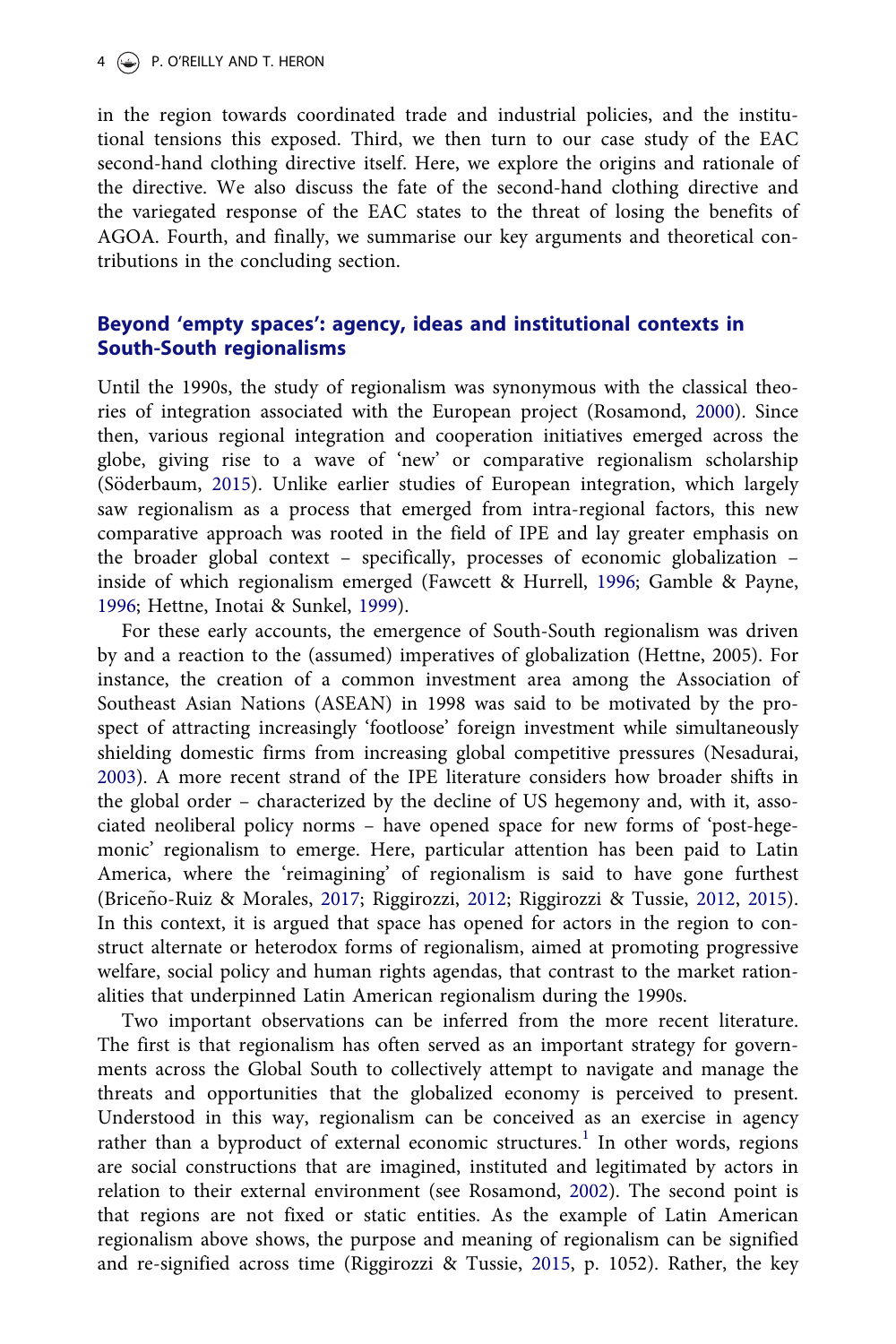point is that regions are social environments (Mumford, 2021, p. 9) where actors' beliefs can converge to define and redefine the appropriateness of particular policy agendas in the light of changing environments. For instance, while African regionalism was associated with self-reliance and reducing external dependencies in the 1980s (Ravenhill, 1986), it became synonymous with promoting global economic integration in the 1990s and 2000s (Söderbaum, 2004).

At the same time, regions are neither static nor entirely fluid either. In other words, South-South regional policy spaces can serve as important sites where novel development agendas can be conceived and articulated. Attempts to implement such agendas, however, occur within specific institutional settings that favour certain strategies over others (Hay, 2006, p. 63), something which is overlooked within the comparative global regionalism literature reviewed previously. This is a point acknowledged by key scholars working within this field, as Pia Riggirozzi (2012, p. 437) notes in reference to Latin America: 'the extent to which new regional initiatives can consolidate coherent and resilient projects is still to be seen'. This is a crucial point, since the viability of regional institutions to promote particular policy strategies lies not only in their capacity to articulate but to also institutionalize and successfully implement them. In other words, the political feasibility of collective development strategies rests as much on the internal character of regional institutions as it does on the wider global environment.

To address this, we draw upon theoretical insights from constructivist institutionalism (Hay, 2006, 2016; see also, Heron & Murray-Evans, 2017). The distinctiveness of a constructivist institutionalist approach is its understanding of agency as context bound. Actors are assumed to operate within complex institutional contexts defined by formal rules and informal norms and practices, which channel agents (often unintentionally) towards certain courses of action over others. Crucially, however, it also emphasizes that actors' understanding of their immediate institutional context is often uncertain, incomplete and proves 'to have been inaccurate after the event' (Hay, 2006, p. 63). The result is that actors will often pursue strategies without full knowledge of their institutional context which can result in unintended consequences and outcomes. The significant point here is that while the literature discussed above points to the role of regions as sites for deliberation and the transmission of new policy agendas, less emphasis has been placed on how these interact with existing regional institutions. In this article, we conceive of regions as institutional environments which have embedded within them rules, norms and practices (the significance of which is not always evident to actors in question) that can unintentionally shape and constrain policy outcomes.

In conceiving of regional institutions in this way, our account pushes against the prevailing logic that characterizes African regional organizations as 'empty spaces' (see, inter alia, Gibb, 2009; Herbst, 2007; Söderbaum, 2010). This logic holds that regional institutions principally serve as spaces where African leaders can performatively and symbolically engage in processes of regionalism to boost their sovereignty and political status. The underlying premise is that the internal political authority of African leaders and their governments is much weaker than in other parts of the world. They will, therefore, participate in regionalism as a way to boost their external image and sovereignty, but will stop short of implementing the substance of regional agreements (e.g. trade liberalization, delegating competences to supranational institutions), which may weaken their domestic authority. In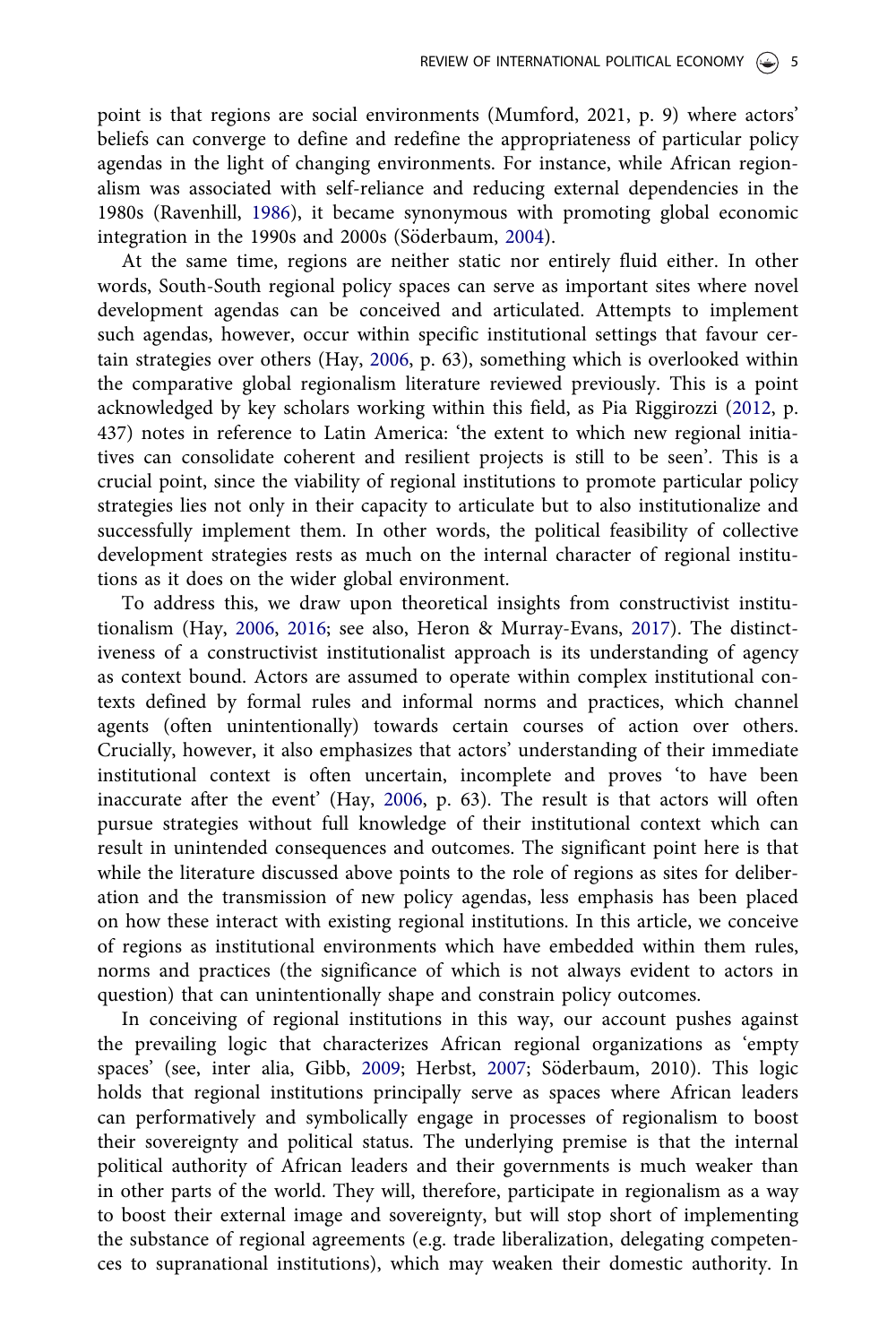short, regional institutions in Africa are understood as empty spaces whose formal rules can be cast aside when national elites no longer perceive them to serve their interests.

We depart from this logic in two important ways. First, we view regional institutions in Africa as dense policy spaces where actors (not just political leaders) from across national boundaries can converge to define and redefine collective challenges they face to establish strategies to respond to them. For instance, the EAC consists of various forums where actors converge for these very purposes. This includes an annual Heads of State summit and the biannual Council of Ministers meetings, alongside sectoral committees which bring together lower-level bureaucrats and policy experts from across the region to deliberate on issues such as trade, health and infrastructure. Regional institutions in Africa, then, constitute distinctive arenas – that sit in tandem with but separate from national political spheres – where specific policy agendas can be conceived, developed and legitimized. As we demonstrate in this article, the EAC served as a forum where the regional second-hand clothing ban was proposed, agreed to and developed into a formal strategy (EAC, 2017). We also emphasize that this strategy formed part of a broader normative shift across the region towards state-oriented trade and industrial policies: a shift we argue was partly facilitated and consolidated within EAC policy spaces.

Second, we emphasize the significance of regional institutional dynamics and political practices in shaping outcomes and behaviour. This point has already been acknowledged to some degree in other regions of Africa. For instance, the Economic Community of West African States (ECOWAS) has been said to have played a crucial role in consolidating norms of democratization, constitutionalism and supranationalism in West Africa (Ateku, 2020; Hartmann, 2017; Júnior & Luciano, 2020; Mumford, 2021). Our account is more cautious about the emancipatory potential of regional institutions in this regard by laying greater emphasis on the unintended consequences of institutional norms and practices. Regions can serve as forums where collective development strategies can be conceived, but the implementation of these occurs in complex institutional environments which shape political possibilities. In this way, we view regional institutions as constitutive norms and practices which shape the context in which actors interact, as opposed to formal rules that can be simply ignored. As we outline in this article, while the EAC served as a forum in which the second-hand clothing directive was conceived, its institutional foundations were unable to provide the level of regional coordination necessary for both its implementation and resistance to US pressure. Specifically, we outline how the second-hand clothing directive formed part of a normative shift within the EAC towards more coordinated trade and industrial strategies. We note, however, that realization of this agenda – and the second-hand clothing directive specifically – was soon impeded by the specific institutional features of the EAC and its close affinity with market-based integration and zero-sum conceptions of economic sovereignty.

## The EAC and the reshaping of regional governance: from enabling markets to trade and industrial policy coordination

Before exploring the emergence and rollout of the second-hand clothing ban, we first offer some background regarding the evolution of the EAC since 2000. Formal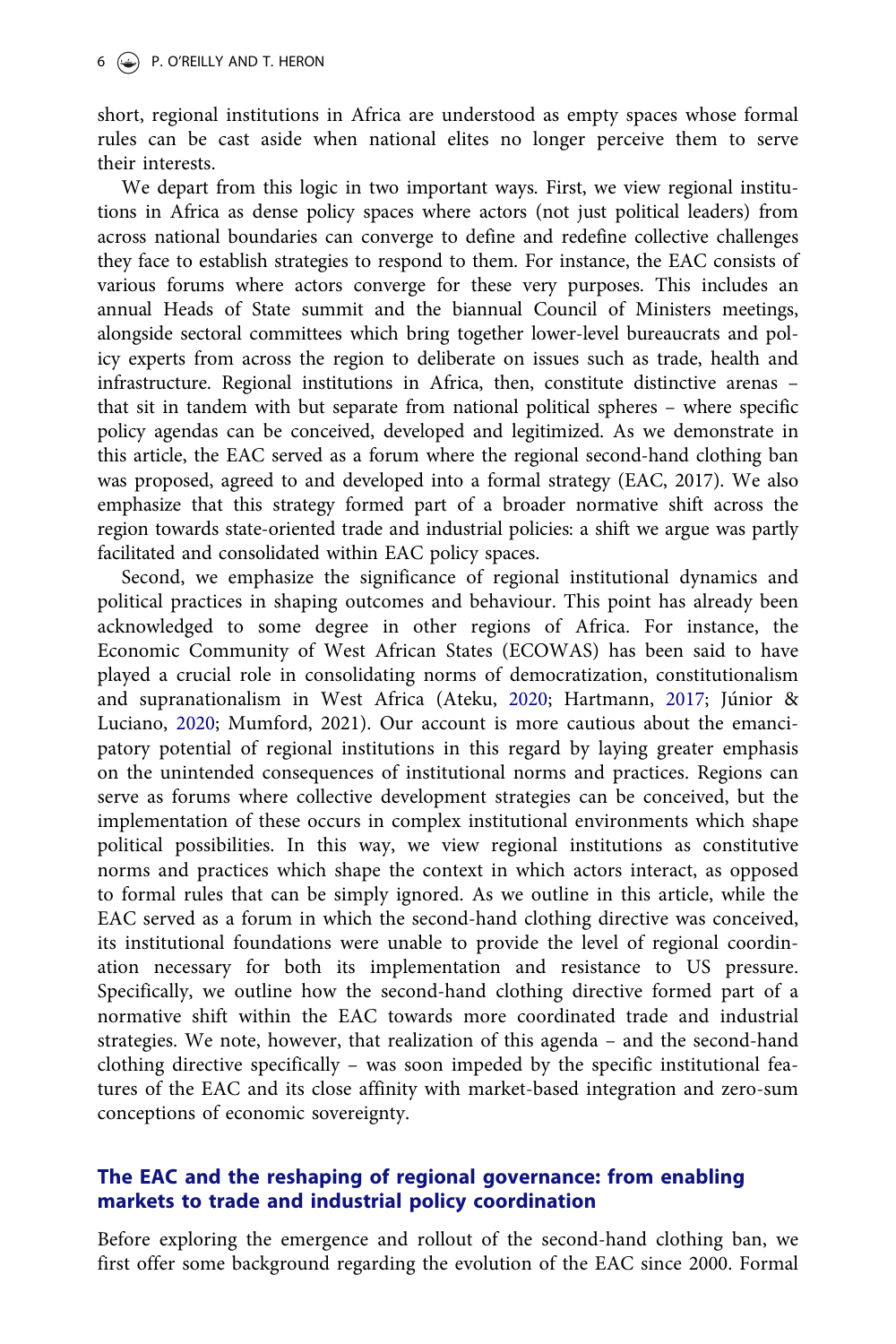regionalism in East Africa dates to the early twentieth century (Ingham, 1963; Nye, 1966) and the EAC was first established in 1967 (Hazlewood, 1979). The first iteration of the EAC, however, collapsed in acrimony in 1977 as its members fought over claims of unfairness concerning how the benefits of integration were distributed. The current EAC was established in 2000 between Kenya, Tanzania and Uganda (Burundi and Rwanda became members in 2007).<sup>2</sup> The revived EAC set out an ambitious agenda that envisaged a step-by-step integration process, from the establishment of a customs union to a common market and monetary union, and ultimately the creation of a political federation.

The EAC's revival was accompanied by political rhetoric, which appealed to ideas of common political community and East African exceptionalism. This exceptionalism rested on an understanding of the region as a unique and exclusive space, defined by its long history of integration and cooperation (O'Reilly, 2019, Ch. 6). Although political narratives converged on ideas of East African exceptionalism, these were overlaid by neoliberal conceptions of development, which stressed not only the *desirability* but also the *necessity* of market-conforming policies in meeting the challenges of globalization (ibid., Ch. 4; see also: Hay & Rosamond, 2002; Rosamond, 2002). As this extract from the EAC's second regional development strategy notes:

The strategy has considered developments in globalization and implications on the intensification of competition, influence on the position of EAC in the world market and the imperatives of implementing regional cooperation programmes (The East African Community (EAC), 2001, p. viii)

In other words, political and policy officials in East Africa interpreted globalization as a non-negotiable constraint: a global environment of increasing competitive pressure and limited policy manoeuvrability, where it was *necessary* for economic policy to be private sector-led and market-driven (O'Reilly, 2019, Ch. 4). As such, regional policy discourses at this time presented the function of the region as an enabling environment for market-led development, to the point of explicitly ruling out state intervention. The rationale for regional integration in this context was that the removal of intraregional barriers to trade and investment was the key to building economies of scale and improving the region's economic competitiveness, thus arresting marginalization.

Following its revival in 2000, the EAC gained a reputation as one of the more successful examples of regional integration and cooperation in Africa. A customs union and common trade regime, for example, were quickly agreed to by 2004 (The East African Community (EAC), 2004). Despite this, tensions were evident within the EAC's regional project almost from the outset. Although ideas of common political community were commonly invoked to garner support for the EAC's revival, residual suspicions and national rivalries continued to simmer under the surface. This drew from memories of the EAC during the 1960s and 1970s and, in particular, the perception that the benefits of integration had been skewed towards Kenya (Mold, 2015, p. 582).<sup>3</sup> The EAC's treaty of establishment explicitly sought to placate these concerns by emphasizing that regional integration and cooperation would be underpinned by the principles of 'equitable sharing of benefits' and 'variable geometry' (The East African Community (EAC), 1999; see also Binda, 2017). Although setting an institutional precedent for variable geometry and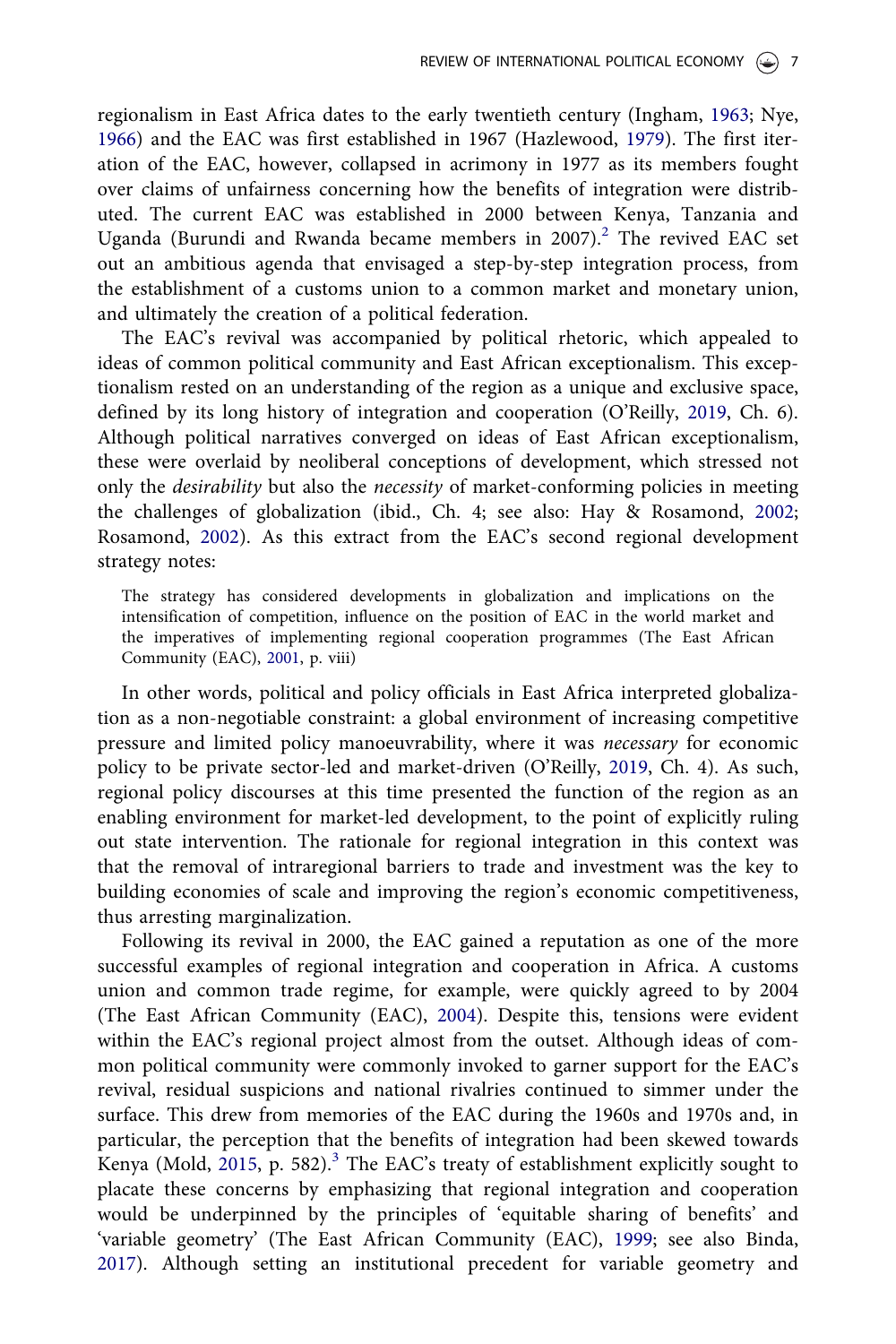differential treatment, the EAC's treaty was ambiguous on how and in what circumstances these principles were to be operationalized in practice. The result was that trade practices emerged in an ad-hoc fashion, giving EAC member states considerable flexibility in interpreting the rules. This is evident, for example, in the practice of 'stays of application', where national governments in the EAC can derogate from specific tariff lines in the regional CET for a year at a time to protect certain domestic industries or address product shortages (Bünder, 2018, p. 4). Stays of application were initially permitted as a short-term measure to smooth over the implementation of the CET, but their use has continued ever since (ibid.).

These tensions between the formal rules and informal practices were broadly kept in check during the 2000s, as the member states' private sector and marketdriven development agendas largely aligned with the EAC's ambitions for the creation of a single regional market. By the latter part of the 2000s, however, governments in the EAC began, albeit tentatively, to articulate national development visions that moved beyond the parameters of market-led development to embrace previously circumscribed ideas of industrial strategy and even import-substitution (Behuria, 2019; Fourie, 2014; Hickey, 2012, 2013; Jacob & Pedersen, 2018; Paget, 2020). Such discursive shifts did not occur in isolation but formed part of an emerging trend across Africa (Harrison, 2019) and the global economy (Alami et al., 2021) that saw a tentative re-legitimation of state-led development. In the specific case of the EAC, this shift entailed a changed emphasis away from good governance and macroeconomic stability and towards new agendas centred on industrialization and structural transformation.

The EAC served as a crucial focal point in shifting the policy focus in this direction. In 2006, the EAC Heads of State directed the EAC Secretariat to begin consultations on developing a regional industrialization strategy (The East African Community (EAC), 2007, p. 143). This culminated in 2012, when the EAC's regional industrial strategy (2012a) and industrial policy (2012b) were released. In contrast to the market-conforming logic that had underpinned the revival of the EAC, these policy pronouncements called for 'a larger governmental role in the promotion of productive restructuring' (The East African Community (EAC), 2012b, p. 4). Taken together, however, this emergent policy prospectus represented an incremental rather than a radical shift in development thinking in the region. Notably, the EAC's industrial strategy (2012a, p. 5) explicitly ruled out a return to East Africa's more heavy-handed approach to state development planning, typical during the 1960s and 1970s, and continued to place emphasis on the private sector as the engine of industrialization and development. But the strategy also lamented the wholesale removal of industrial support policies that had gone alongside economic liberalization in the region during the 1990s (ibid, p. 6). It argued that the withdrawal of these policies by East African governments had exposed the region's industrial sector to external competitive pressures, resulting in its subsequent decline. The significance of the EAC's 2012 industrialization agenda, therefore, was that it openly articulated a revived (though tentative) role for state and regional institutions in the promotion of specific industrial sectors.

These two documents also emphasized an important role for regional integration as part of this, particularly in terms of providing expanded markets for nascent regional industries (The East African Community (EAC), 2012b, p. 5). Significantly, however, the EAC itself was not identified as an agent in these state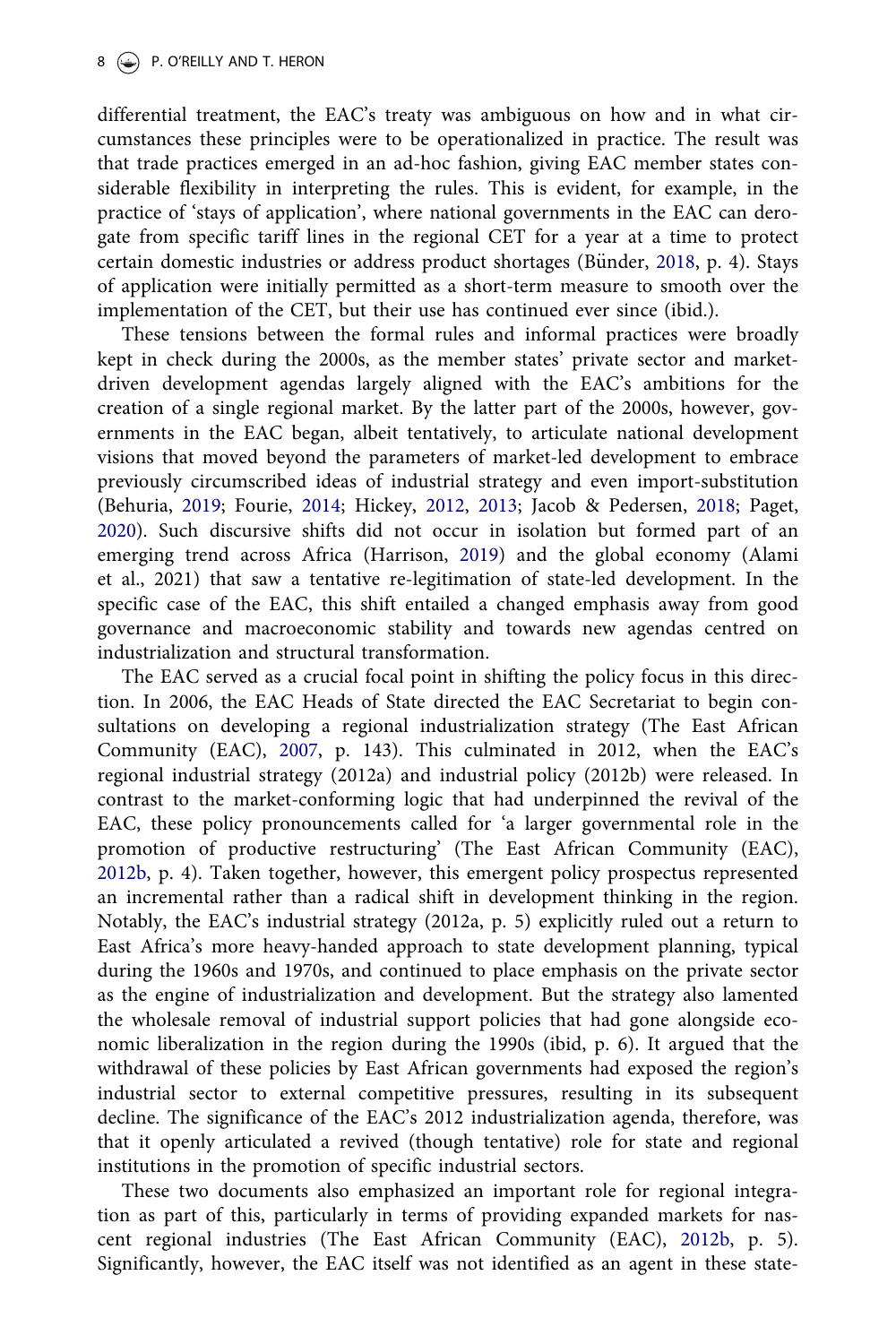directed activities, but more as providing a coordinating environment for its members to pursue their own national strategies (The East African Community (EAC), 2012a, p. i). In other words, although the EAC was placed front and centre of this emergent development agenda, tacitly this agenda reaffirmed the primacy of the member states in economic policy making. But in contrast to the market-conforming policy agenda that characterized the EAC's relaunch, the shifting emphasis on national development planning and coordinated trade and industrial strategies would require a greater rather than a lesser degree of regional policy coordination. Earlier EAC development agendas, particularly those focused on the creation of the regional customs union, had rested on the presumption that by simply removing intra-regional trade barriers, market competition and economies of scale alone would spur economic development in the region (see The East African Community (EAC), 2002). In contrast, the tilt towards state-directed development would require national governments to coordinate their industrial and public procurement policies more closely. This requirement, however, jarred with the national rivalries and economic nationalism which had defined the informal practices of the EAC's regional project from its outset.<sup>4</sup>

The 'new developmentalism' in East Africa, thus, quickly became associated with campaigns such as 'Buy Kenya, Build Kenya', 'Buy Uganda, Build Uganda' and 'Made in Rwanda', all of which aimed to leverage domestic demand and public procurement towards goods and services produced *nationally* (CUTS International, 2017). These campaigns not only went against the spirit of regional cooperation, but they also appeared to potentially go against the non-discrimination principles outlined in various EAC treaties. For instance, in 2017 Uganda introduced a 12 per cent verification fee on certain imported medicines, even those originating from EAC markets, to encourage their local production (Uganda National Drug Authority, 2017). This led other EAC states to accuse Uganda of contravening the non-discrimination principles of the regional common market protocol (The East African Community (EAC), 2018a, p. 49). Although some in the region called for these strategies to be harmonized under a 'Buy East Africa, Build East Africa' banner, these calls largely fell on deaf ears.<sup>5</sup> Indeed, one interviewee from the Kenya Association of Manufacturers (KAM) explicitly noted that while they maintained links with other business organizations in the region, the sole mandate of KAM was to champion national producers.<sup>6</sup> Alongside this, national deviations from the regional CET in recent years via stays of application have become more commonplace. While such deviations have existed since the implementation of the customs union in 2005, these have increased in volume over the last decade and have been used more and more by the EAC states to unilaterally *increase* domestic import restrictions to champion national industries (Bünder, 2018; Rauschendorfer & Twum, 2020).

These trends reflect certain institutional limitations of the EAC. To recall, when established in 2000, the EAC was conceived to support a program of market-led development in the region. Regionalism in East Africa, as such, unfolded as a process geared towards the removal of intraregional barriers to trade and investment. The EAC maintains a regional secretariat that, although small, plays a key role as a promoter and contributor to regional policy innovation. Yet, the actual implementation of the EAC's integration and cooperation agenda primarily occurs through and is reliant upon national ministries. Moreover, beyond the CET, there are very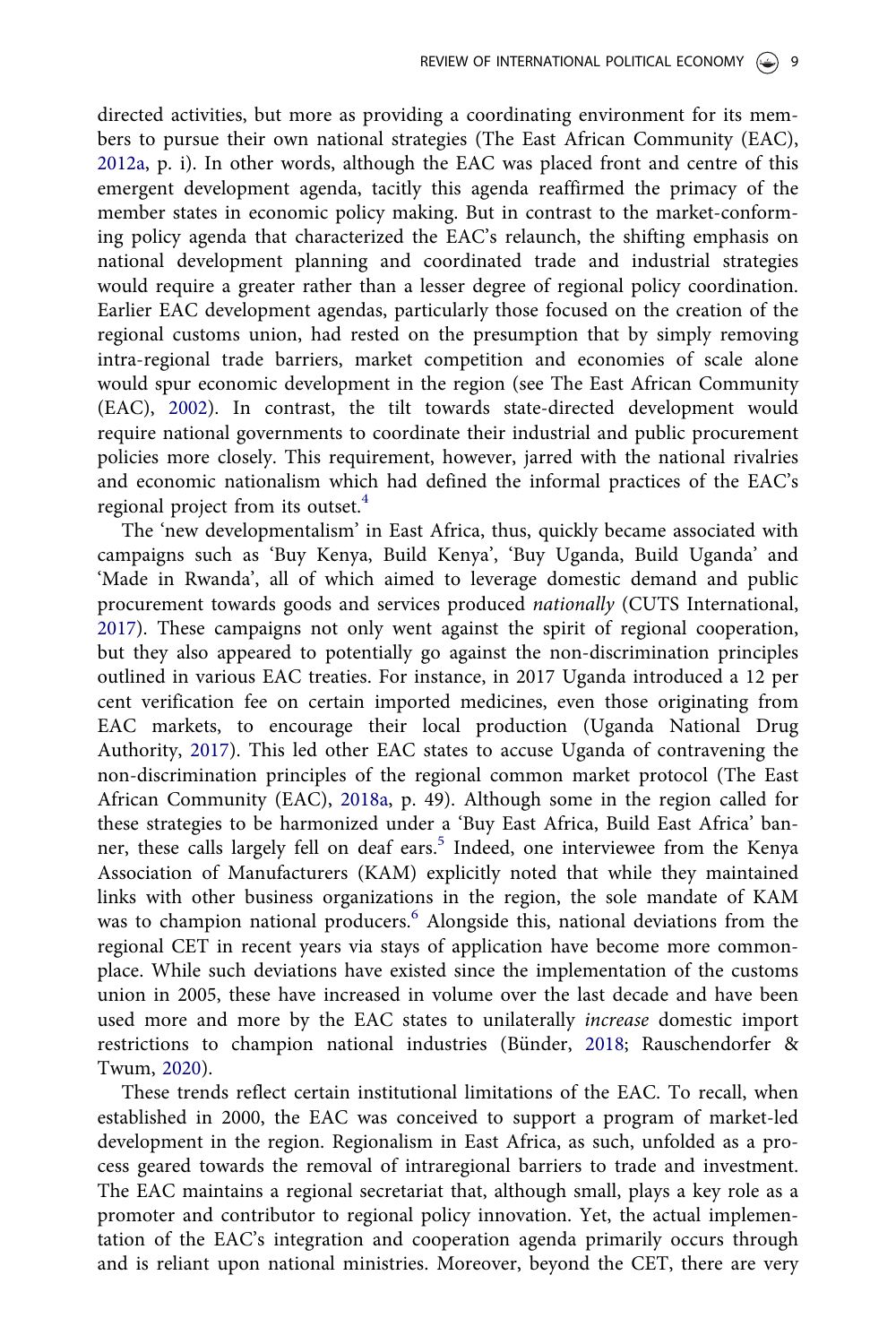few institutional mechanisms at the regional level to shape patterns of accumulation. Institutional ambiguities around the operationalization of variable geometry have also provided space for national deviations and unilateral action. Indeed, the increasing utilization of stays of application is precisely because the criteria for their use are vague (Bünder, 2018, p. 4). According to insider accounts, the EAC's Council of Ministers rarely deny member state requests for them.<sup>7</sup>

These trends also speak to a much deeper disconnect between the EAC's regional integration process and ideas of political community in the region. As Andrew Mold (2015, p. 582) has noted, there have been very few signs that the member states have sought to meaningfully align their industrial development visions to the EAC's regional strategy. Part of the reason for this, he argues, rests with the mutual suspicion and economic rivalries that still define the EAC. The key point here is that, although the EAC's revival in the 1990s was premised on ideas of East African exceptionalism and common political community, the move towards a more activist development agenda exposed the continued appeal of zerosum conceptions of national economic sovereignty.

### The EAC and the regional politics of the second-hand clothing directive

It was within this emergent, but contradictory, policy setting that the EAC's directive to phase-out second-hand clothing was issued. On 26 February 2016, the EAC's Sectoral Council of Trade, Industry, Finance and Investment (SCTIFI) met to discuss the findings of a report conducted to examine the modalities for promoting the region's textile and leather sector. During the meeting, the committee noted that second-hand clothing imports were having a detrimental impact on the development of local industry.<sup>8</sup> Since the early 1990s, imports of used or second-hand clothing from western countries have flooded African consumer markets, but the impact of this trade is still openly debated. For some, the influx of used clothing is said to have undercut domestic African T&C producers, resulting in their decline during this period (Frazer, 2008), while for others the link between imported used clothing and the decline of African industry is less clear cut (Brooks & Simon, 2012).

In this instance, members of SCTIFI appeared to align with the former, with recommendations being made that a phased approach be taken to reducing – and eventually eliminating – the importation of used clothing into the region to encourage local T&C production. This recommendation was presented to the EAC at a Heads of State Summit in March 2016, which issued a directive for the importation of used clothing to be phased-out within three years (The East African Community (EAC), 2016a, p. 17). At this early stage, there appeared to be a consensus among the EAC governments in support of the regional used clothing ban, which broadly aligned with their own national ambitions for reviving their domestic T&C sectors (Wolff, 2021). As we detail below, however, this initial consensus soon came up against the coordination challenges and institutional pathologies (detailed previously) which have defined the EAC since its revival.

The directive was operationalized in the months that followed, with a regional gazette issued in June 2016 that doubled import duties on used and worn clothing from 35% or \$200/ton to 35% or \$400/ton (whichever is higher) (The East African Community (EAC), 2016c). In the same gazette, Rwanda applied a one-year stay of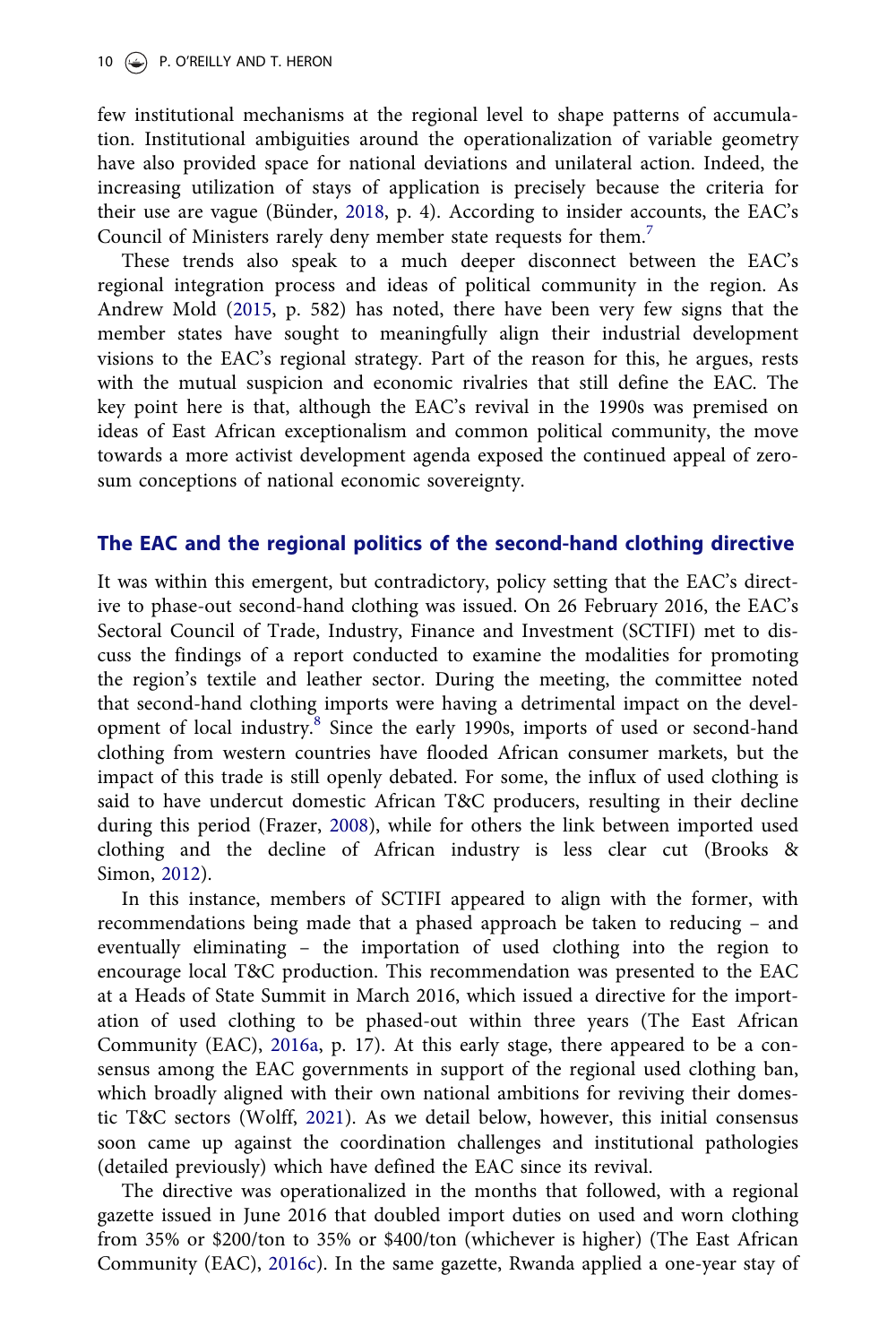application, rolled over in the years since, unilaterally increasing its import duties to \$2,500/ton, significantly *above* what had been agreed by the EAC (ibid.). In April 2017, the EAC secretariat also released an internal draft strategy for the phase-out that indicated that these measures were to be the first in a series of duty increases that would gradually bring regional tariffs on used and worn clothing to \$5,000/ton by 2018 (The East African Community (EAC), 2017a, p. 7). In effect, the EAC member states were seeking to pursue a program of import-substitution to replace the market for second-hand clothing with locally produced goods.

In part, the EAC's second-hand clothing directive was a product of a broader shift in terms of what was deemed legitimate in development practice across Africa. Although East Africa's trade regime had never been wholly open and liberal (Mold, 2015), up until this point regional policy discourses had presented the EAC as supporting a market-conforming policy agenda, designed to promote both regional and global integration. The issuing of the second-hand clothing directive, however, symbolized a shift towards a more state-directed and inward-oriented development agenda, particularly in relation to the region's T&C sector. For instance, the Tanzanian government's 2016 'Cotton to Clothing Strategy' spoke openly and explicitly about utilizing import-substitution (The Government of Tanzania, 2016, p. 31). Similarly, import-substitution – or 'domestic market recapturing' – was also integrated into Rwanda's national development strategy in 2015 (The Government of Rwanda, 2015; see also Behuria, 2019).<sup>9</sup>

The second-hand clothing ban also spoke to the challenges that the EAC economies had faced integrating into global T&C production networks. Following independence in the 1960s, East Africa's economies had managed to develop a sizable T&C industry (Chemengich, 2013; Kabelwa & Kweka, 2006; Langdon, 1986). The sector, however, fell into sharp decline during the 1990s, as the region's economies were liberalized under tutelage from the International Monetary Fund and World Bank. This process placed the region's T&C import-competing sector under increasing competitive pressures, driven by falling domestic demand and an influx of imported new and second-hand clothing available at a significantly lower cost (Brooks & Simon, 2012). The introduction of AGOA by the US in 2000 did reverse some of these trends. This preference scheme offered eligible countries across Africa duty- and quota-free access to US markets on certain tariff lines.<sup>10</sup> It also included a so-called 'third fabric' provision that allowed 'lesser developed' countries to export garments duty-free using fabrics and yarns (intermediary inputs) sourced from third countries. (Heron, 2012, p. 137). In East Africa (alongside other African regions), this had a significant impact in spurring garment assembly in the region as foreign - predominantly Chinese - firms set up production in the region to export to the US.

The economic boom fuelled by AGOA, however, was not an unqualified success and the revival of East Africa's T&C sector was more distorted than revealed by aggregate figures. On the one hand, the growth of apparel and clothing assembly in East Africa was (and still is) entirely dependent upon the AGOA preference scheme. In 2017, for instance, around 96 per cent of Kenya's apparel exports were destined for US markets.<sup>11</sup> On the other hand, nearly all of East Africa's garment exports utilize AGOA's third fabric provision. In other words, garment exports destined for the US market are, almost exclusively, produced using intermediary textiles and fabrics from third-country sources. The growth of garment assembly has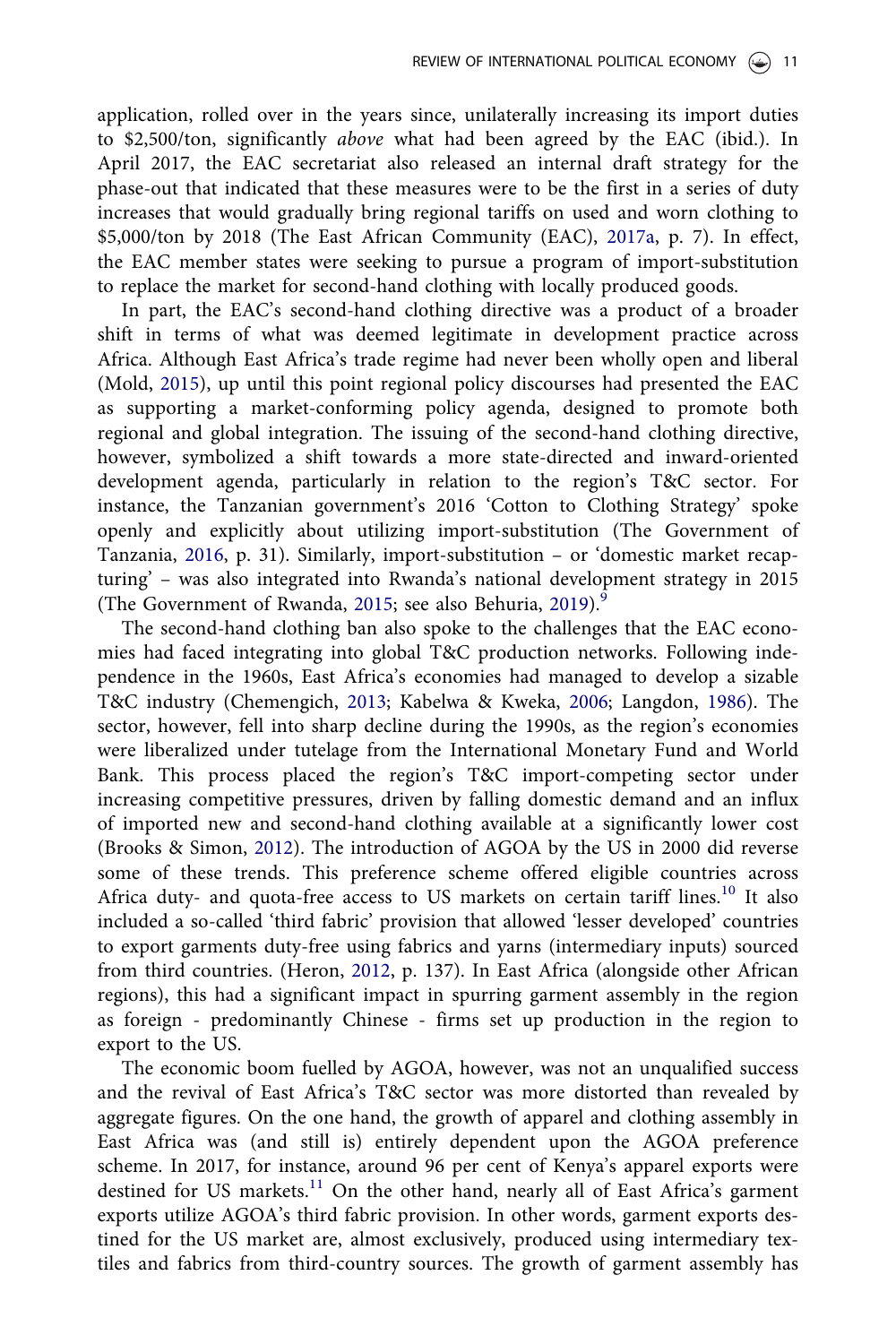therefore brought limited benefits to downstream cotton growers and textile producers in East Africa (Arnell, 2016; Chemengich, 2013). Kenya's 2012 national AGOA strategy even goes so far as to suggest that foreign firms have merely used Africa 'as a staging post' to take advantage of AGOA preferences rather than investing in an integrated local textile and apparel sector (The Government of Kenya, 2012, p. 5). In short, although AGOA enabled the growth of an export-oriented apparel sector in East Africa, it did little to aid import-competing and domestically oriented T&C firms in the region, which had borne the brunt of the externally sponsored liberalization measures of the 1980s and 1990s.

These trends help us to understand the growing attractiveness of import-substitution and the specific targeting of the T&C sector. But what led the EAC's policy community to converge around a policy of restricting used clothing imports to meet these objectives? As critics of the directive have noted, the EAC states could have pursued other policies to support the development of a more domestically integrated T&C sector (USAID, 2017), such as encouraging sourcing from local cotton and textile producers. There is also the question of why used clothing imports were singled out. As Figure 1 indicates, while used clothing imports had increased substantially since 2001, this import growth was not dramatically different than that for unused clothing. Indeed, as one interviewee predicted in 2017, the most likely effect of the used clothing ban would be to flood regional markets with cheap imports of new clothing from low-cost producers in China and elsewhere.<sup>12</sup> This prediction appears to have been borne out in Rwanda (Essa, 2018), the only EAC state that remains committed to the spirit and letter of the second-hand clothing directive.



Figure 1. Total value of EAC imports of new and used clothing, 2001-2018 (US Dollar thousand). Source: International Trade Centre's Trade Map (https://www.trademap.org/Index.aspx). Notes: New clothing imports calculated using an aggregate of imports of HS product codes 61 and 62 by EAC members. Used clothing imports calculated using an aggregate of imports of HS product code 6309 by EAC members. Data does not include South Sudan.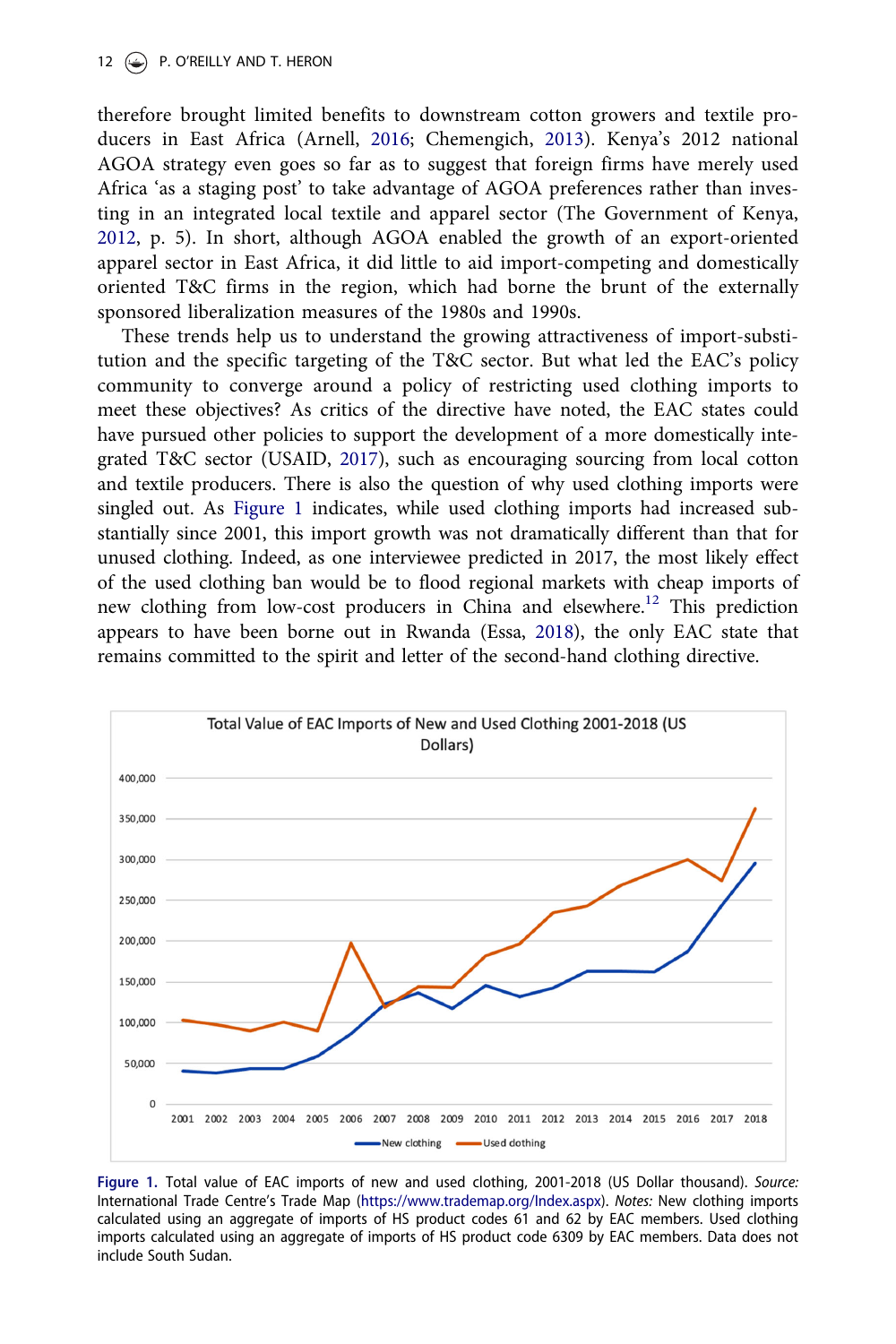Why then did the EAC states come to single out second-hand clothing imports in their efforts to revive the T&C sector? As previously noted in this article, there has been a tendency within the literature to view regional institutions in Africa in very narrow terms – spaces that function merely to boost the sovereignty of national political leaders and their followers (Gibb, 2009; Herbst, 2007; Söderbaum, 2004). We argue, however, that the case of the EAC's second-hand clothing ban illustrates that the role of African regional institutions is more significant than this, particularly as spaces where actors can convene to identify specific issues and narrate collective solutions to them. In other words, regions are social environments where particular interpretations and ways of thinking about events and issues can be consolidated among policy actors. Such a consolidation of thinking was evident in the conception of the EAC's second-hand clothing directive. Despite the various and complex constraints facing the region's T&C sector, officials participating within regional forums quickly came to identify and single out second-hand clothing imports as the key contributing factor. For instance, an initial survey of East Africa's T&C sector, conducted by the EAC Secretariat in 2015, found that second-hand clothing imports were one constraint among many facing the sector.<sup>13</sup> Yet, in their review of this study, the SCTIFI largely made recommendations centred on restricting the importation of used clothing, rather than addressing supply constraints that the Secretariat also identified (The East African Community (EAC), 2016b, pp. 32-33). These recommendations were then taken up by the EAC Council of Ministers (ibid, p. 33) and then later by the EAC Heads of State, which came to issue the directive for the phasing-out of used clothing imports (The East African Community (EAC), 2016a, p. 17).

The singling out and targeting of second-hand clothing imports was prominent within EAC policy discourses. For instance, the EAC's draft strategy for the phaseout identified used clothing imports as a driving factor behind the historical decline of the region's T&C sector. As the strategy notes:

In the 1960's to the early 1980's, the clothing and shoes industrial sector in East Africa was thriving and producing for both the local markets as well as the export markets, and employing thousands of people. Value chains in the sector were well established right from the production of raw materials to the finished products. However, over the years, the clothing and shoes manufacturing industries have collapsed with the emergence of an informal sector dealing in used clothes and shoes (The East African Community (EAC), 2017a, p. 2).

These sentiments, also reflected in our interviews with local informants, present the 1960s and 1970s as something of a 'golden age' for regional T&C production, brought to a close by the emergence and growth of second-hand clothing imports during the 1990s.<sup>14</sup> Of course, this interpretation omits that during this supposed golden age the region's T&C sector was heavily dependent upon protective import duties and state subsidies (Chemengich, 2013; Kabelwa & Kweka, 2006; Langdon, 1986). The role of the second-hand clothing trade in the passing of this supposed golden age is also debatable. As Andrew Brooks and David Simon (2012) suggest, the growth of used clothing imports was more a symptom of the decline of Africa's T&C sector, rather than its cause. They note that the onset of liberalization in the late 1980s left African T&C industries exposed to competitive pressures on a number of fronts. Second-hand clothing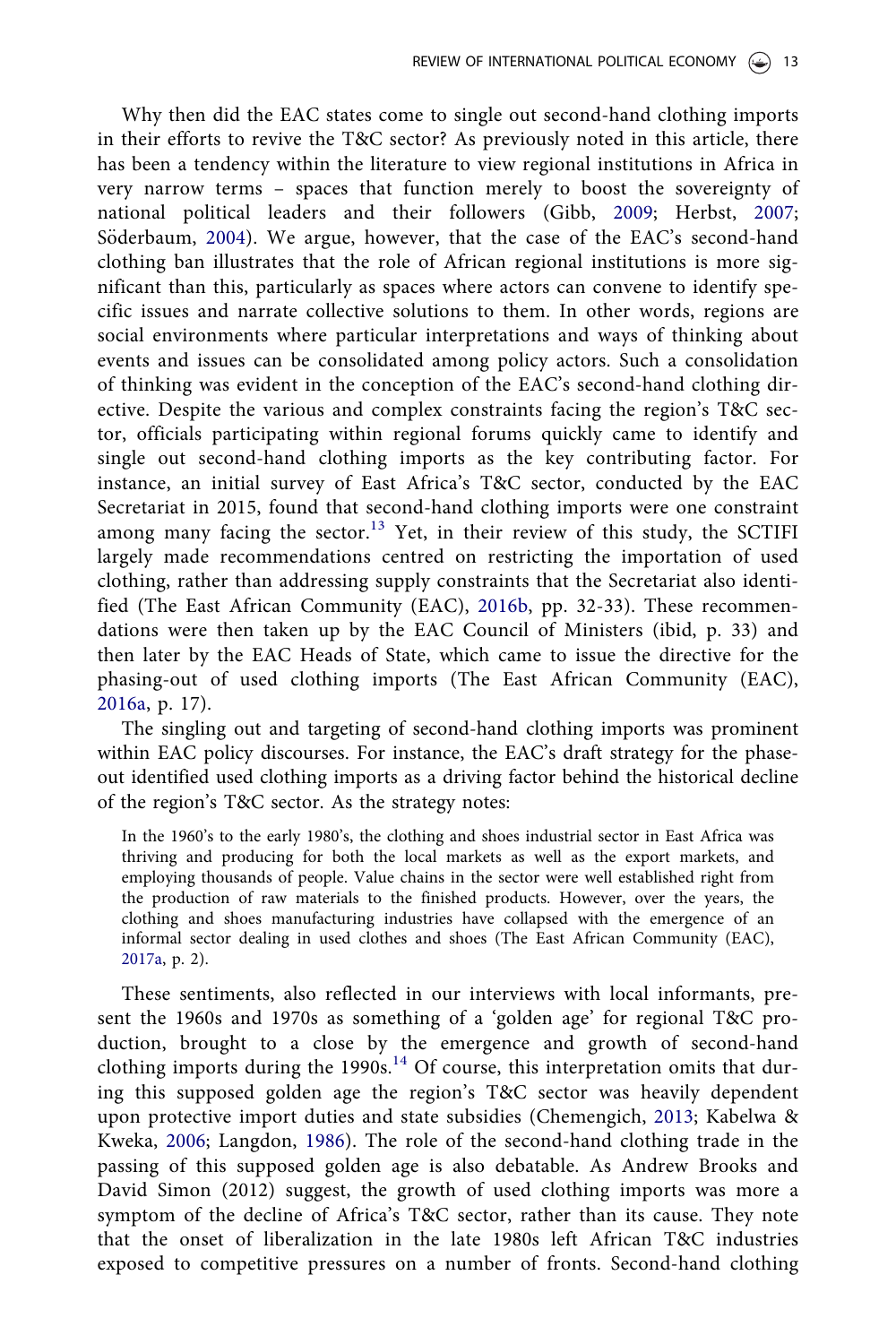was one, and not necessarily the most important, of these. The report also referenced the second-hand clothing trade being 'big business for exporting developed nations' (The East African Community (EAC), 2017a, p. 6), a view mirrored by an official from the EAC Secretariat who complained that the used clothing sector had moved from one centred on charitable giving to one now centred upon profiteering by western firms.<sup>15</sup>

The key point here is that the EAC served as a key site of interaction where policy officials from across the region convened and where particular subjectivities and narratives about second-hand clothing imports were consolidated among governments across the region. Although used clothing imports have long attracted the ire of African governments (Brooks & Simon, 2012), we argue that the EAC served as an important site of policy deliberation where the phasing-out of used clothing came to be seen as a viable solution to promoting the region's T&C sector. Indeed, as we point out below, while this collective strategy would soon be unilaterally abandoned in the face of US economic pressure and regional policy incoordination, each of the EAC states did initially converge around its aims. Each government, for instance, committed to an initial doubling of import duties on used clothing in June 2016. This included the Kenyan government, the first to abandon the directive in 2017, which even sought to get second-hand clothing traders in the country to support the policy in 2016 (Wolff, 2021, p. 1316).

One alternative explanation might be that the second-hand clothing directive emerged from lobbying from specific elements of the T&C sector in the region. While T&C firms were initially consulted during the EAC Secretariat's 2015 survey of the sector, there is little evidence to suggest that they actively agitated for secondhand clothing imports to be phased-out or restricted. Indeed, Wolff (2021) suggests that industry representatives in the region were relatively indifferent to the policy. Our briefings with stakeholders also suggest that the EAC has its own institutional dynamic that exists in relation to (but separate from) national politics and policy making. Stakeholders in the region, both from the private sector and civil society, described the policy process at the EAC as quite bureaucratic, insulated from outside interference and even somewhat detached from national politics.<sup>16</sup> A representative from KAM even noted in an interview in 2017 that regional officials behind the strategy were slightly detached from the practical implications that the policy would have on T&C exporters and second-hand clothing traders on the ground.<sup>17</sup>

This further confirms our argument about the significance of the EAC as a site of policy deliberation and development. As we mentioned previously, the used clothing phase-out itself was initially proposed and agreed to within various regional meetings and it was the EAC Secretariat that developed a draft strategy for its rollout (The East African Community (EAC), 2017). The point to highlight here is that the EAC was the key focal point and setting in which this ambitious policy agenda emerged. It could even be surmised that the used clothing phase-out served as an important interlocutor through which the continued relevance of the EAC could be demonstrated in a broader policy context that had seen a shift towards state-coordinated trade and industrial strategies. What we reveal in the remainder of this section is the degree to which this shifting policy consensus conflicted with the institutional setting in which it was implemented.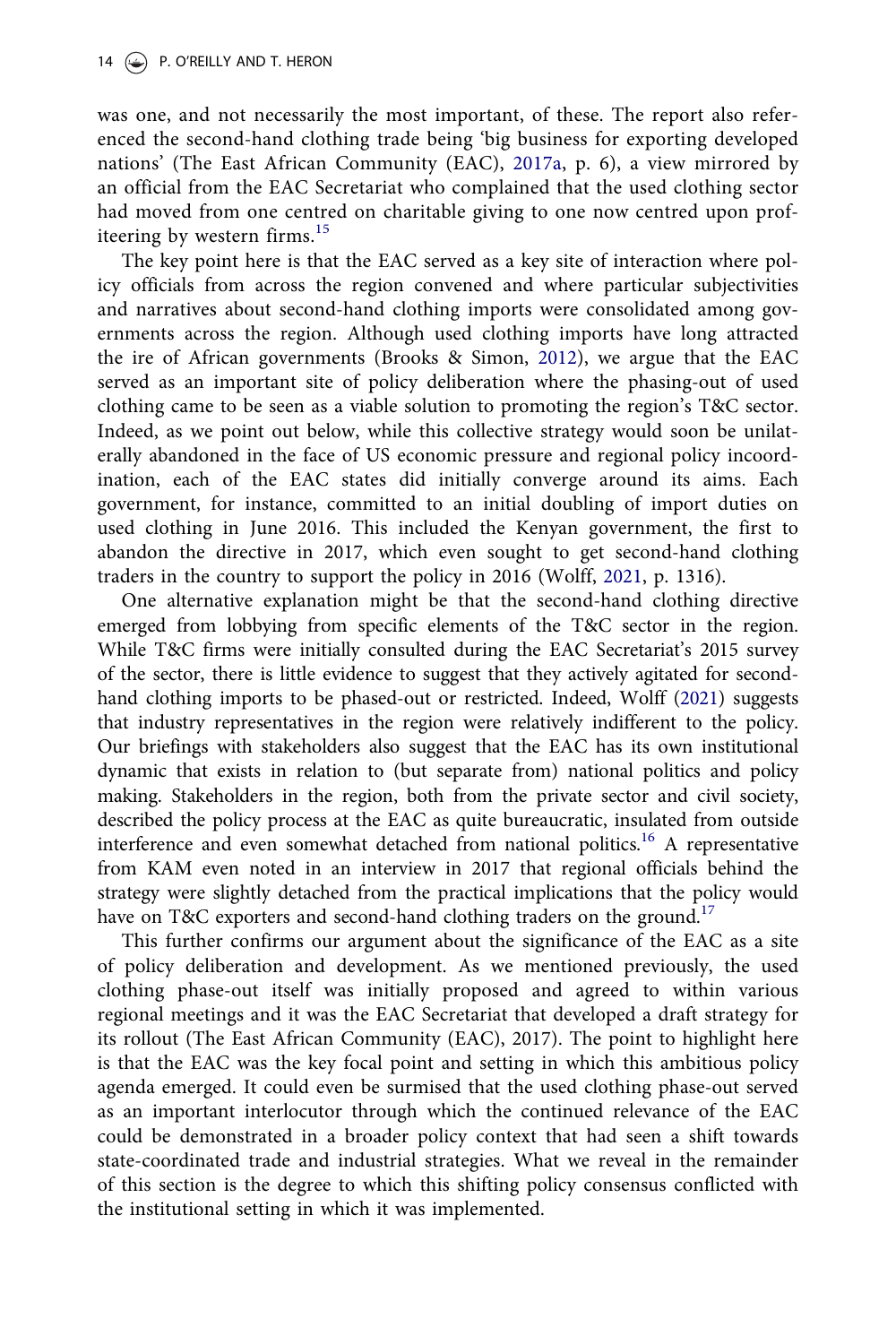## Developmentalism versus US market power – the fate of the EAC secondhand clothing ban

Not long after the EAC second-hand clothing directive was issued in March 2016, it soon attracted the attention of US trade officials and industry groups. In March 2017, the Secondary Materials and Recycled Textiles Association filed a petition with the USTR, calling for a review of the EAC member states AGOA eligibility. The petition argued that the EAC's second-hand clothing phase-out violated AGOA's eligibility criteria that beneficiaries make progress towards establishing market-based economies and move towards eliminating barriers to US trade (Secondary Materials and Recycled Textiles Association (SMART), 2017b). Following SMART's petition, the USTR announced that it would hold an out-ofcycle review of Rwanda, Tanzania and Uganda's AGOA eligibility (US Trade Representative (USTR), 2017).<sup>18</sup> The Kenyan government had already indicated in May 2017 that it would withdraw from the planned phase-out to preserve its AGOA eligibility, thus exempting it from the out-of-cycle review (Mutambo, 2017). In June 2017, the Kenyan government applied a stay-of-application, unilaterally reducing duties on worn clothing to pre-2016 levels (The East African Community (EAC), 2017b). In contrast, Rwanda rolled over its stay of application from 2016, maintaining duties of \$2500/ton on used clothing (ibid.), indicating its commitment to maintaining the directive in the face of US pressure.

The USTR held the EAC's out-of-cycle review hearing in July 2017. In this hearing, the USTR heard evidence from the EAC Secretariat, the member states and industry groups such as the African Cotton & Textile Federation (ACTIF).<sup>19</sup> One consistent theme that emerged across the submissions supporting the EAC states was the compatibility of the used clothing ban with World Trade Organisation (WTO) rules. The EAC Secretariat, for instance, argued that increased duties on used clothing were non-discriminatory and applied to all second-hand clothing imports, not just those from the US. Similarly, ACTIF argued that because used clothing was not actually manufactured in the US, it could not be considered as originating goods. In short, the US itself could not claim harm from the used clothing phase-out. Yet, there were also inconsistencies in the evidence defending the EAC. For instance, in their evidence both the EAC Secretariat and Uganda sought to backtrack on previous pronouncements, suggesting that the 2016 tariff increases on used clothing were merely a minor adjustment of duty rates, rather than encompassing a broader attempt to phase-out second-hand clothing. By contrast, both Tanzania and Rwanda offered a more robust defence of their sovereign right to impose import restrictions or to phase-out or ban second-hand clothing. These inconsistencies were later picked up on by opponents of the EAC's secondhand clothing directive and used to discredit the evidence supporting it.<sup>20</sup>

At the time, insider lobbyists in Washington suggested that while the legal argument favoured the EAC, the expectation was that the EAC would have their AGOA eligibility revoked (Kelley, 2017a). In anticipation of this, Burundi, Tanzania and Uganda diverged from the official CET tariff on used clothing in February 2018, applying a stay-of-application that reduced duties on second-hand clothing to pre-2016 levels (The East African Community (EAC), 2018b). Meanwhile, at an EAC Heads of State summit that same month, a directive was issued that effectively indicated a retreat from the second-hand clothing directive.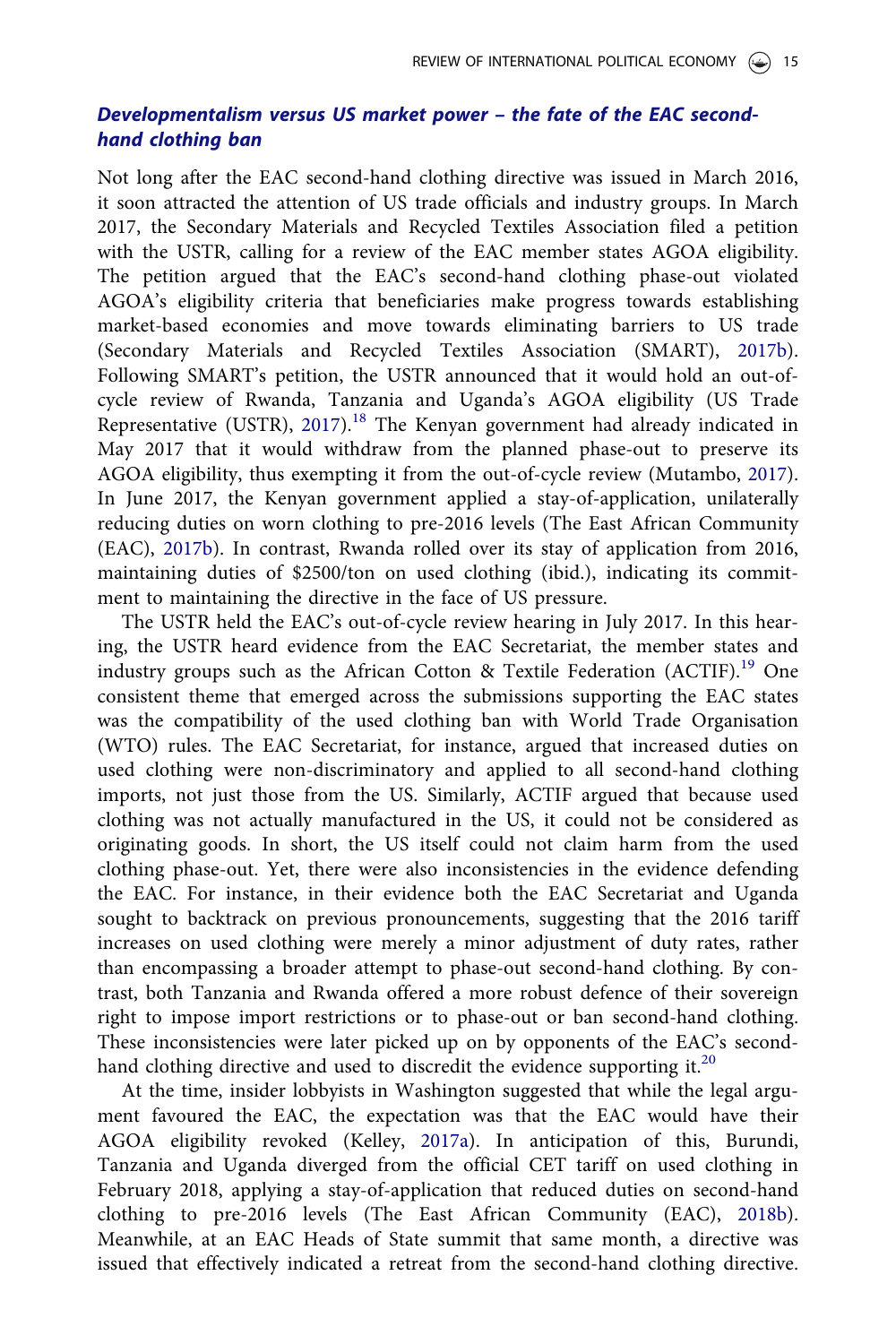| EAC state | 2011    | 2012    | 2013    | 2014    | 2015    | 2016    | 2017    | 2018    |  |
|-----------|---------|---------|---------|---------|---------|---------|---------|---------|--|
| Kenya     | 272,143 | 264,471 | 318,223 | 391,728 | 380,694 | 352,130 | 348,271 | 404,222 |  |
| Tanzania  | 5.744   | 7.918   | 10,864  | 18,217  | 27,999  | 37,874  | 42,048  | 42,973  |  |
| Uganda    | 875     | 119     | 55      | 57      |         |         | 414     | 85      |  |
| Rwanda    | 154     |         |         | 136     | 194     | 453     | 1,511   | 3,062   |  |
| Burundi   |         |         |         |         |         |         |         |         |  |
|           |         |         |         |         |         |         |         |         |  |

Table 1. US Apparel Imports from EAC states, 2011-2018 (US Dollar thousand).

Source: International Trade Centre's Trade Map (https://www.trademap.org/Index.aspx). Notes: Total value of US imports of HS product code 61 (articles of apparel and clothing accessories, knitted or crocheted) and HS product code 62 (articles of apparel and clothing accessories, not knitted or crocheted) originating from EAC states (excluding South Sudan).

This followed a suggestion by Harry Sullivan, USTR's Director for Africa, that the EAC states would maintain their AGOA eligibility if they reduced their tariffs on used clothing to pre-2016 levels (Ligami, 2018). Rwanda, however, maintained its duty rate on worn clothing at \$2500, prompting the US to suspend its AGOA preferences in March 2018.

How, then, do we account for the manner in which the EAC states abandoned the second-hand clothing phase-out? The obvious explanation is to appeal to structural asymmetries and the degree of trade dependency of the EAC states on AGOA preferences. This explanation is not without merit. As Table 1 indicates, the US represents a significant export market for regional apparel products, in particular for Kenya and Tanzania. Yet, the trade dependency explanation only takes us so far. For instance, Uganda was much less reliant on AGOA preferences and Burundi had been (and still is) suspended from the preference scheme since 2015. Yet, both countries still succumbed to US pressure and withdrew from the planned phase-out. Moreover, while on aggregate Rwanda's apparel exports to the US were relatively low, it had lately made significant investments in the local T&C sector (Behuria, 2019) and apparel exports under AGOA had also begun to increase (see: Table 1).

Emily Wolff (2021) has supplemented this trade dependency explanation by developing an account that incorporates the domestic political dimension of the EAC states. Drawing upon a political settlements framework (cf. Khan, 2018), Wolff argues that domestic distributions of power are key to understanding why the EAC member states did or did not succumb to US pressure. For instance, despite being a relatively small economy, Wolff argues that Rwanda was able to maintain the used clothing phase-out because there is a strong concentration of power in and around the ruling coalition of President Paul Kagame and the Revolutionary Patriotic Front. Wolff argues that this contrasts to the other EAC states, where the holding power of ruling coalitions is weaker, meaning that they were less capable of absorbing the economic costs of losing AGOA eligibility.

Wolff's analysis certainly offers important insight into the domestic political dynamics of this case. By focussing solely on the national level, however, Wolff overlooks the intermediary regional dynamics of the second-hand clothing directive, which were crucial not just to its original conception but also the sequencing of its abandonment. The key point is that even though US intervention in 2017 certainly posed a looming threat to the region's AGOA eligibility, it was not an immediate one. Rwanda, for instance, only lost its AGOA apparel preferences in March 2018, almost a year after SMART's initial petition to the USTR. Considering this, and the fact that the second-hand clothing directive was conceived as part of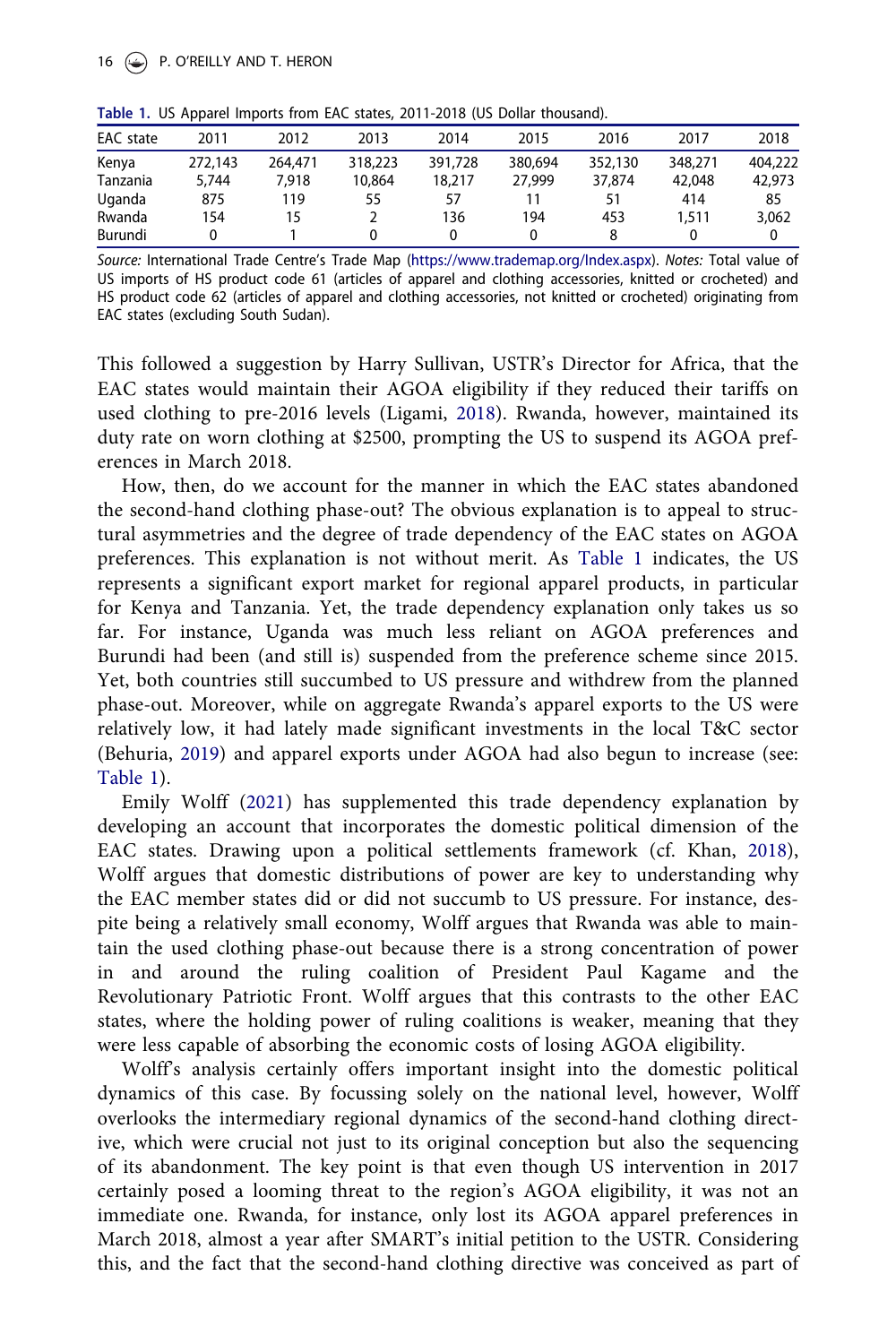a *regional* strategy, the question that remains is why was there not more of a concerted effort on the part of the EAC states to coordinate a collective response to US pressure?

To understand this, we need to return to the previously discussed coordination challenges and institutional ambiguities that characterize the EAC's regional project. At the time of writing, although the official EAC CET rate for used and worn clothing still stood at the increased 2016 rate of 35% or \$400/ton, none of the member states were currently applying this rate (The East African Community (EAC), 2019, 2020). Put another way, what this demonstrates is the limited capacity of regional institutions, or more precisely the EAC Secretariat, to prevent member states from reneging on policy commitments previously agreed at the regional level. As we have seen, the EAC was initially conceived as a space to support market-led integration - a policy agenda that, paradoxically, depended on considerably less policy coordination. It is not the case that market-led integration weakened the EAC's regional institutions, but nor did it strengthen them either. The point is that market-led integration - at least the version of this introduced in East Africa - did not require the depth of policy coordination that would be required of the more state-directed policy innovations that emerged in the 2010s. The second-hand clothing directive and its challenge by the USTR required a degree of regional policy coordination that the EAC was ill-equipped to provide. East Africa's national governments were further able to capitalize on institutional ambiguities within the EAC, particularly around variable geometry and differential treatment, to utilize the practice of stays-of-application to derogate from the second-hand clothing directive in the face of US pressure.

The fate of the EAC's second-hand clothing directive was also telling of the disconnect between the EAC's regionalist project and ideas of political community within the region. Crucially, while these institutional ambiguities offered the space for the member states to abandon the directive, their rationale for doing so stemmed more from the persistence of zero-sum conceptions of national sovereignty and development in the region. Put another way, even though the secondhand clothing phase-out was pursued on a *regional* scale, it was a policy whose perceived benefits were understood largely (if not exclusively) in terms of *national* development. In fact, economic nationalism was evident from the initial conception of the second-hand clothing directive in March 2016, not just at the point at which it was abandoned. To recall, when the directive was first implemented in June 2016, the Rwandan government immediately issued a stay of application increasing its own import duties above those of its regional partners. More tellingly, Rwanda's continued pursuit of a second-hand clothing ban is technically now in contravention of the current EAC position, which endeavours to promote the region's T&C sector through other measures.

The significance of the EAC's 2017 AGOA review was that it further brought this disconnect to the fore and exposed the shallowness of the member states' commitment to regional solidarity and collective action. When SMART petitioned the USTR to review the EAC's AGOA eligibility, Kenya immediately sought to distance itself from the second-hand clothing directive to protect its preferential access to the US market.<sup>21</sup> The decision to immediately and unilaterally withdraw from the used clothing phase-out was not, however, the only option open to the Kenyan government. For instance, Kenya could have deliberated with its regional partners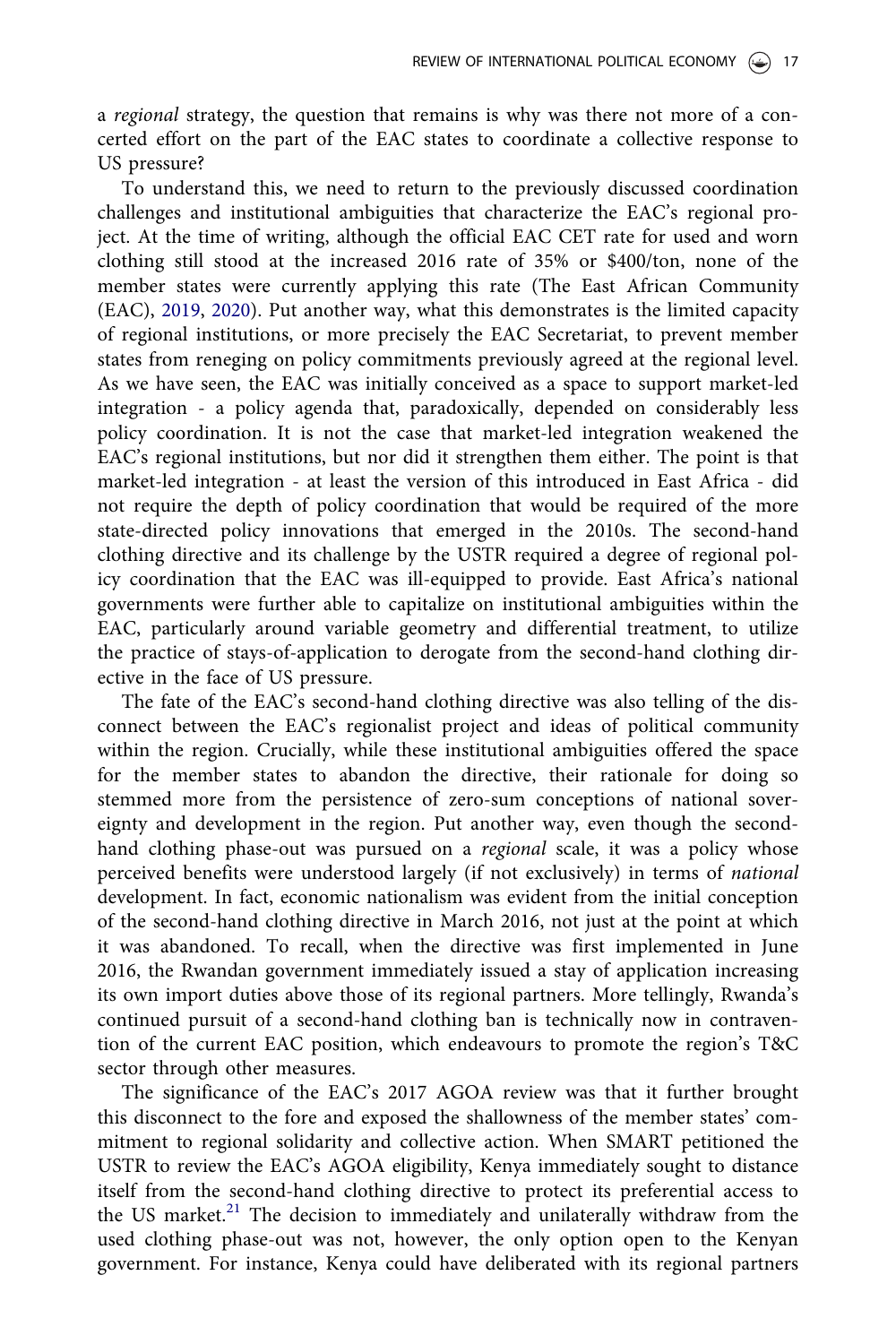and attempted to try and alter the policy to make it consistent with AGOA. Further, the Kenyan government could have collaborated with other EAC states in defending the proposed used clothing phase-out at the USTR review hearing in July 2017.

Instead, the Kenyan government abandoned any pretence of regional solidarity or collective action and hired a US-based lobbying firm to assist in their efforts to retain their *national* AGOA preferences (Kelley, 2017b). Even for those EAC states that persisted in their defence of the used clothing ban at the USTR hearing, collective action was lacking. As pointed out earlier in this section, there were inconsistencies in the evidence presented by the different delegations supporting the EAC at this hearing. What all this reveals is that the abandonment of EAC's second-hand clothing directive is not entirely reducible to factors relating to external trade dependency or domestic distributions of power. In short, the intervention of the US in this case further exacerbated and exposed pre-existing institutional tensions long embedded within the EAC. As we have shown, these tensions are critical for understanding how and why the directive was abandoned.

## Conclusion

In this article, we have offered a theoretical and substantive contribution to ongoing debates around South-South regionalism. We have built on an emergent strand of IPE literature, which highlights the growing importance of regions as political spaces where new development possibilities are being conceived in the context of a changing global order. In common with this literature, we have emphasized the notion of regions as social environments, that is: transnational spaces where actors can convene and reconvene across time to define and redefine the appropriateness of particular policy agendas in the light of changing global circumstances. Whereas the existing literature has, in the main, stressed the importance of the *external* context as an enabling environment, our focus has been on the *internal* institutional dynamics of regionalism, not least the way in which regional institutions define political possibilities. As such, we developed a theoretical argument that drew explicitly on constructivist institutionalism, to emphasize the complex institutional environment in which political decisions are taken and the unintended consequences which emerge from these. In short, we argued that the feasibility of collective development strategies depends not only on an accommodating global environment, but also the internal institutional context of regionalism in providing the level of policy coordination necessary for their implementation.

We extended these theoretical insights to explore how the EAC's second-hand clothing ban was conceived, implemented and subsequently abandoned. While existing accounts have explored the individual national responses of the EAC states to US pressure, we focused instead on the regional origins and dynamics of this case. We argued that the EAC and its regional institution served as a crucial focal point in which political actors and officials from across the region convened and conceived of the used clothing ban. We went on to show that, although external economic pressure from the US and domestic political determinants were decisive factors in determining the fate of the second-hand clothing directive, the unilateral manner in which it was abandoned was, in no small part, due to the specific institutional character of the EAC. In sum, although the EAC's institutional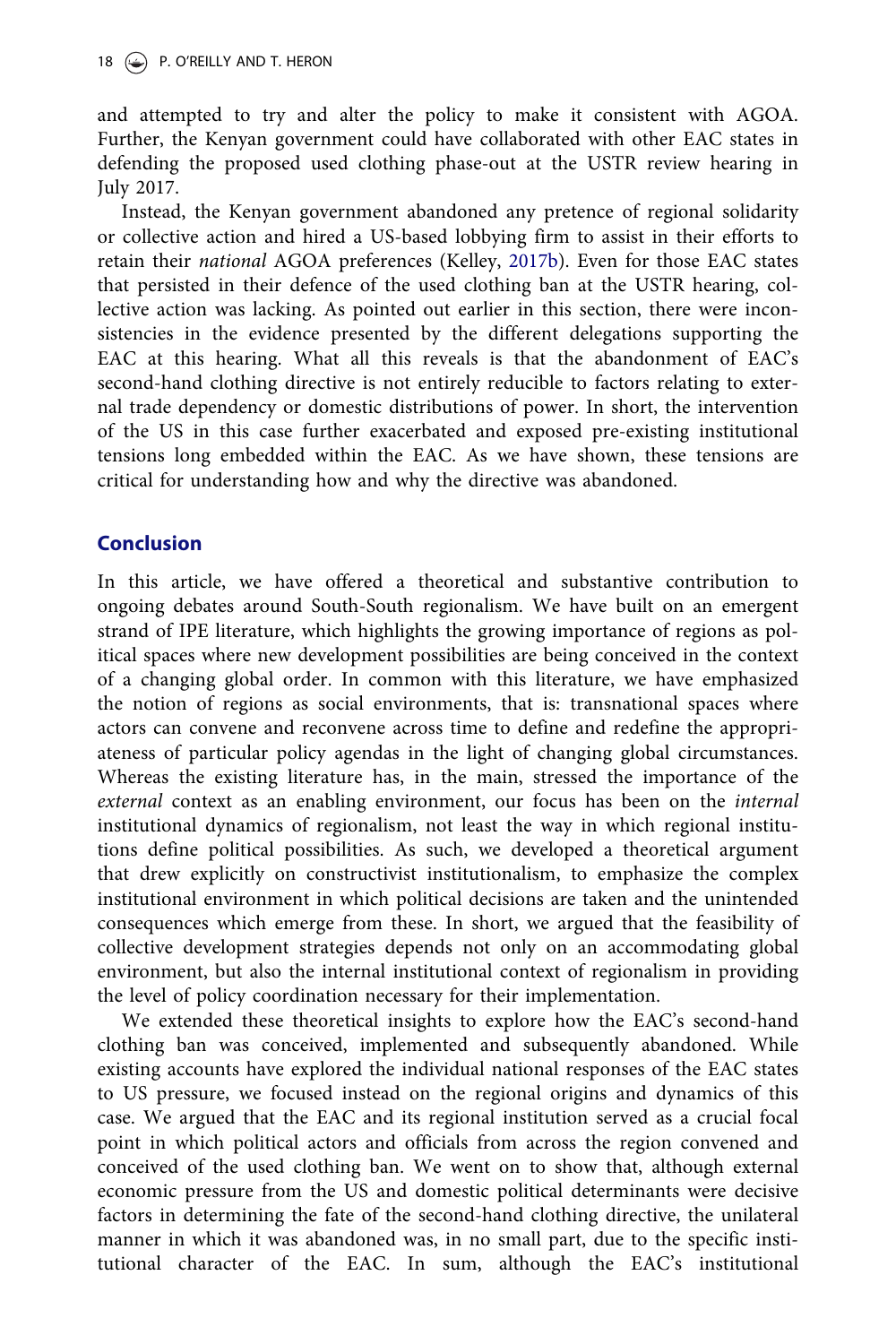foundations were sufficient to provide space for the policy deliberation that gave rise to the second-hand clothing directive, they were insufficient to provide the levels of regional coordination for its implementation and to collectively withstand US pressure.

The broader contribution of this article, then, is a theorization of South-South regionalism as sites of collective agency and policy innovation, which are bound not just by external structures - as others have emphasized - but also by internal institutions that defined them. As such, our theorization offers a necessary corrective to the prevailing caricature of South-South - and African more specifically regional institutions as 'empty spaces', in which political elites performatively and symbolically engage in processes of regionalism to boost their sovereignty and political status, only to cast them aside when they no longer serve their interests. The case of the EAC's second-hand clothing directive illustrates that regional institutions in Africa are more significant than this. As this article has shown, regional institutions in Africa can serve as forums where new development possibilities can be conceived and the norms and political practices embedded within them can shape political outcomes. The findings of this article also point to tensions within development discourses emerging across Africa. Since the launch of negotiations for the African Continental Free Trade Agreement (AfCFTA) in 2012, regionalism in Africa has been framed in terms of its potential to promote industrialization and structural transformation across the continent (Odijie, 2019; O'Reilly, 2020). The case of the EAC's second-hand clothing ban, however, illustrates the challenges of attempting to coordinate a region-wide industrial strategy in a context where strong attachments to national economic sovereignty still endure. We invite future work to explore how these complex institutional dynamics have played out in other regions and contexts.

#### **Notes**

- 1. We are careful not to equate agency with power and influence but instead define it in social constructivist terms (see Murray-Evans, 2015). Agency then can be defined then as the capacity of actors to interpret and navigate their uncertain and often changing external environment (ibid; see also Hay, 2004, pp. 63-64).
- 2. South Sudan also joined the EAC in April 2016. However, according to insider accounts, beyond official summitry and meetings, South Sudan has yet to actively participate in the regional integration process (Interview 26: Regional Advisor – EAC Development Partner, May 2018, via phone call).
- 3. An official from the Kenyan government noted in an interview that they believed that 'memories of mistrust' and fears that Kenya will come to dominate the EAC still lingered across the region in the present day (Interview 08: Senior Official – Kenyan Government: State Department for East African Community Integration, July 2017, Nairobi).
- 4. Implementation of the deeper forms of economic integration associated with the EAC's 2010 common market protocol and 2013 monetary union protocol have also been impeded for these very reasons.
- 5. Such proposals were referenced in a media interview by the EABC's former chairperson Kassim Omar. See: https://www.trademarkea.com/news/we-can-producecompetitive-products-eabc-chairperson/.
- 6. Interview 06: Representative Kenya Association of Manufacturers, June 2017, Nairobi.
- 7. Interview 11: Regional Policy Expert, July 2017, Nairobi.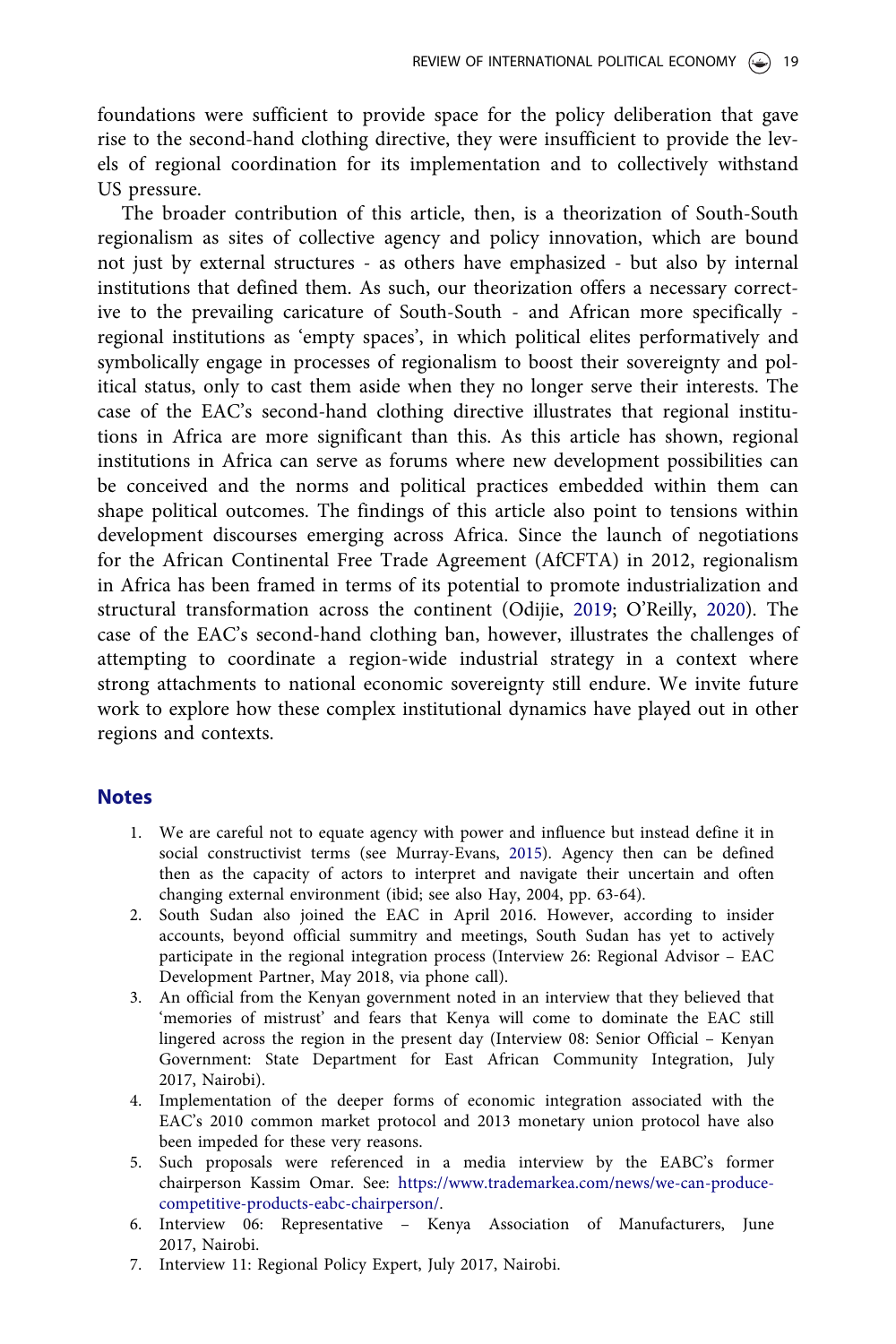- 8. These recommendations are paraphrased within the 33rd EAC Council of Ministers meeting report (EAC, 2016b).
- 9. Interview 24: Representative Rwanda Private Sector Federation, October 2017, via phone call.
- 10. Eligibility for AGOA is determined using the World Bank's classification of a 'lesser developed country' (Gross National Product per capita of less than \$1,500).
- 11. Authors own calculations, source: https://agoa.info/data/apparel-trade.html (accessed 2 April 2020).
- 12. Interview 05: Regional Policy Expert, June 2017, Nairobi.
- 13. An overview of the EAC Secretariat's findings can be found in the 33rd EAC Council of Ministers report (EAC, 2016b, pp. 31-32).
- 14. Interview 06: Representative Kenya Association of Manufacturers, June 2017, Nairobi; Interview 21: Official – EAC Secretariat, October 2017, via phone call.
- 15. Interview 21: Official EAC Secretariat, October 2017, via phone call.
- 16. Interview 06: Representative Kenya Association of Manufacturers, June 2017, Nairobi; Interview 26: former Governing Council member - East African Civil Society Organisations Forum, June 2021, via Zoom; Interview 27: Governing Council member - East African Civil Society Organisations Forum, July 2021, via Zoom
- 17. Interview 06: Representative Kenya Association of Manufacturers, June 2017, Nairobi.
- 18. Burundi was not placed under review as its AGOA eligibility had previously been revoked in 2015.
- 19. Transcripts of evidence submissions can be found here: https://agoa.info/downloads/ agoa-out-of-cycle-reviews.html
- 20. In a letter to the USTR's Trade Policy Staff Committee in August 2017, SMART highlighted the discrepancies between the testimony of the EAC Secretariat at the USTR review hearing in July 2017, where it was claimed that 2016 tariff increases on used clothing were simply a 'realignment' of existing duty rates, and the EAC's draft strategy for the phase-out (EAC, 2017a), which outlined the intention to increase regional duties to \$5000/ton by 2018. Available at: https://www.smartasn.org/ SMARTASN/assets/File/advocacy/smart\_comments\_agoa\_review.pdf.
- 21. Interview 06: Representative Kenya Association of Manufacturers, June 2017, Nairobi.

### Acknowledgements

Previous versions of this article were presented at the Development Studies Association Conference, University of Manchester (June 2018), the International Politics Research Seminar, Department of Politics – University of York (December 2018) and the European International Studies Association Annual Conference, Sofia University (September 2019). We would like to thank the panel and audience at these events, alongside the anonymous reviews, for their insightful comments and feedback.

### Disclosure statement

No potential competing interest was reported by the author(s).

#### Notes on contributors

Peter O'Reilly is Lecturer in International Relations and Politics at Liverpool John Moores University. His research broadly focuses on the politics of regionalism and trade governance in Africa. In 2019, he completed his PhD at the University of York, where he examined how changing conceptions of development have been both articulated through and constrained by the institutional and discursive landscape of the East African Community.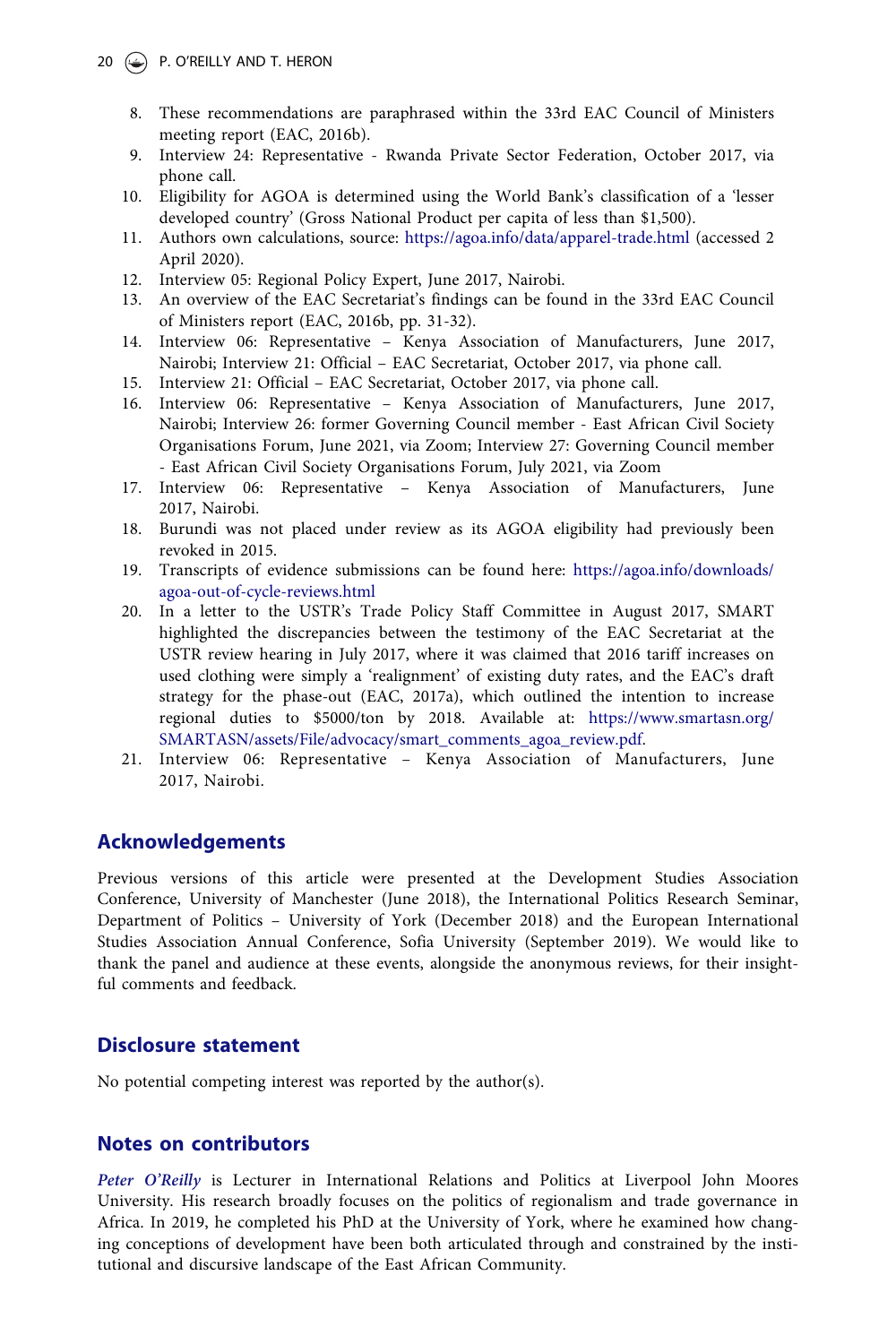Tony Heron is Professor of International Political Economy. He is currently serving as a Parliamentary Academic Fellow to the UK House of Commons International Trade Committee. Tony is the author of three books and numerous articles in journals including the *European Journal of International Relations*, the *Review of International Political Economy*, *New Political Economy*, the *Journal of Common Market Studies*, *Third World Quarterly* and *Global Policy*.

#### References

- Arnell, E. (2016). *Cotton-textile and apparel sector in EAC: Value chain analysis & trade concerns: A snapshot*. CUTS International. http://www.cuts-geneva.org/pdf/BP-EACGF4-Cotton\_Textile\_ EAC\_Value\_Chains\_and\_Trade\_Concerns.pdf.
- Ateku, A. J. (2020). Regional intervention in the promotion of democracy in West Africa: An analysis of the political crisis in the Gambia and ECOWAS' coercive diplomacy. *Conflict, Security & Development*, *20*(6), 677–696. https://doi.org/10.1080/14678802.2020.1854954
- Behuria, P. (2019). Twenty-first century industrial policy in a small developing country: The challenges of reviving manufacturing in Rwanda. *Development and Change*, *50*(4), 1033–1062. https://doi.org/10.1111/dech.12498
- Binda, E. M. (2017). The Legal Framework of the EAC. In E. Ugirashebuja, J.E. Ruhangisa, T. Ottervanger & A. Cuvyers (Eds), *East African Community law: Institutional, substantive and comparative EU aspects*. Brill.
- Briceño-Ruiz, J., & Morales, I. (2017). Post-hegemonic regionalism in the Americas: Toward a *Pacific-Atlantic divide*. Routledge.
- Brooks, A., & Simon, D. (2012). Unravelling the relationships between used-clothing imports and the decline of African clothing industries. *Development and Change*, *43*(6), 1265–1290. https:// doi.org/10.1111/j.1467-7660.2012.01797.x
- Bünder, T. (2018). How common is the East African Community's common external tariff really? The influence of interest groups on the EAC's tariff negotiations. *SAGE Open*, *8*(1), 215824401774823–215824401774814. https://doi.org/10.1177/2158244017748235
- Chemengich, M. (2013). *Policy research on the Kenyan textile industry, findings and recommendations*. African Cotton & Textile Industries Federation (ACTIF). https://agoa.info/downloads/ reports/5264.html.
- CUTS International. (2017). *Safeguarding regional trade integration in the Buy Kenya, Build Kenya strategy* (Action Alert, November 2017). CUTS International. http://www.cuts-geneva.org/pdf/ AA%20-%20Safeguarding%20Regional%20Trade%20Integration%20In%20The%20Buy%20Kenya% 20Build%20Kenya%20Strategy.pdf
- Davies, P. H. (2001). Spies as informants: Triangulation and the interpretation of elite interview data in the study of the intelligence and security services. *Politics*, *21*(1), 73–80. https://doi.org/ 10.1111/1467-9256.00138
- The East African Community (EAC). (1999). *The treaty for the establishment of the East African Community*. East African Community Secretariat.
- The East African Community (EAC). (2001). *The second East African Community development strategy*. East African Community Secretariat. http://repository.eac.int/bitstream/handle/11671/ 204/2nd%20EAC%20Development%20Strategy.pdf?sequence=1&isAllowed=y
- The East African Community (EAC). (2002). *East African customs union: Information and implications*. EAC Reports Database (EAC 382.91676 EAS), Information Resource Centre, East African Community Secretariat.
- The East African Community (EAC) (2004). *Protocol on the establishment of the East African customs union*. : East African Community Secretariat. https://www.eac.int/documents/category/eaccustoms-union-protocol
- The East African Community (EAC). (2007). *Report of the 14th ordinary meeting of the Council of Ministers*. EAC Reports Database (EAC/CM 14/2007), Information Resource Centre, East African Community Secretariat.
- The East African Community (EAC). (2010). *Institutional review of the EAC, organs and institutions*. East African Community Secretariat.
- The East African Community (EAC). (2012a). *East African Community industrialization strategy: Structural transformation of the manufacturing sector through high value addition and product*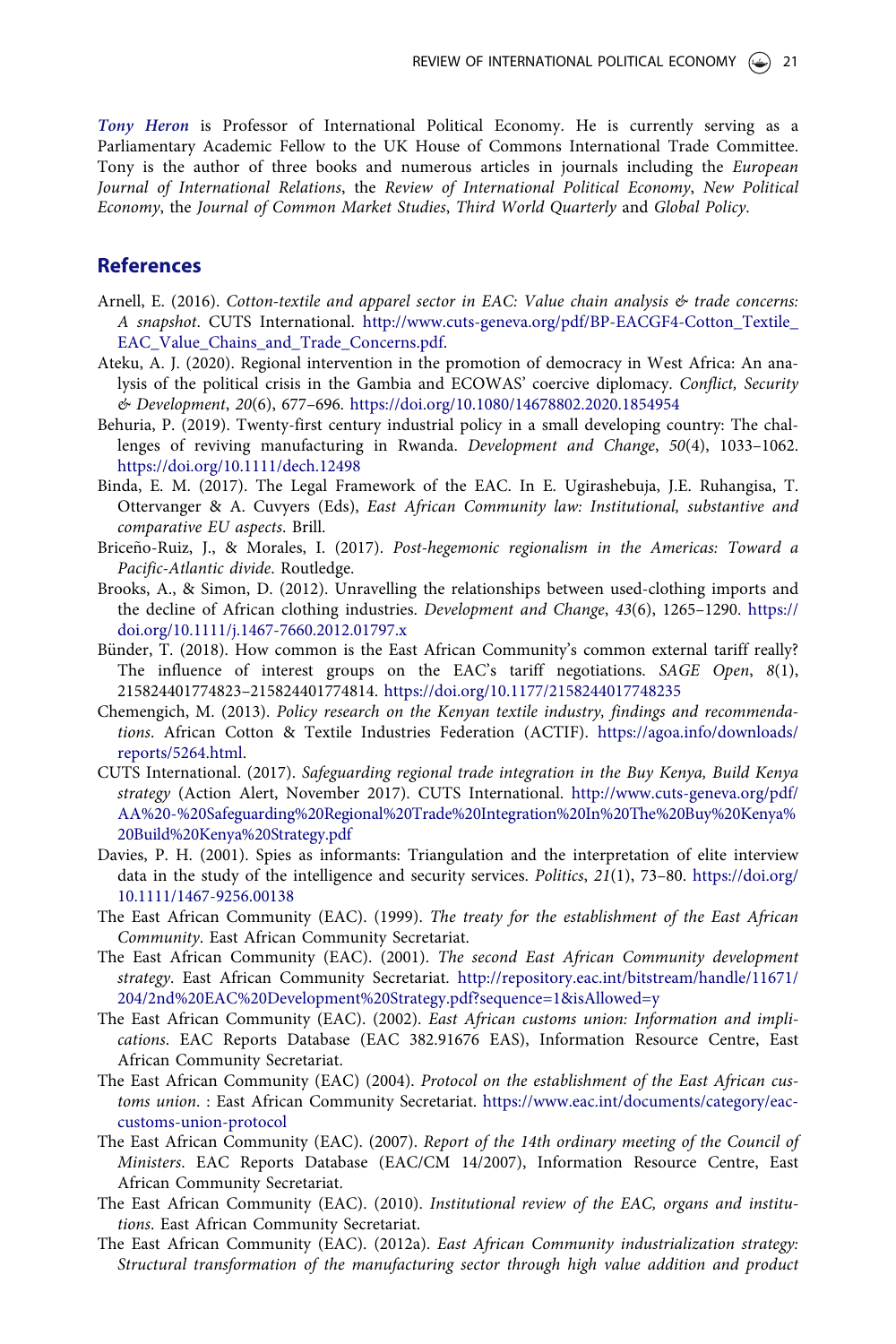22 • P. O'REILLY AND T. HERON

*diversification based on comparative and competitive advantages of the region*. East African Community Secretariat. http://repository.eac.int/bitstream/handle/11671/542/Final\_EAC\_ Industrial\_Strategy\_edited%20final-%20FINAL-17-04-2-12.pdf?sequence=1&isAllowed=y.

- The East African Community (EAC). (2012b). *The East African Community industrialization policy 2012-2032: Structural transformation of the manufacturing Sector through high value addition and product diversification based on comparative and competitive advantages of the region*. East African Community Secretariat. http://repository.eac.int/bitstream/handle/11671/539/ Final%20%20EAC%20Industrialization%20Policy.pdf?sequence=1&isAllowed=y
- The East African Community (EAC). (2016a). *Report of the 17th East African Community summit of the heads of state*. EAC Reports Database (EAC/SHS 17/2016), Information Resource Centre, East African Community Secretariat.
- The East African Community (EAC). (2016b). *Report of the 33rd East African Community council of ministers*. EAC Reports Database (EAC/CM/33/2016), Information Resource Centre, East African Community Secretariat.
- The East African Community (EAC). (2016c). *East African Community gazette, vol. AT1 no.5, 30th June 2016*. East African Community Secretariat.
- The East African Community (EAC). (2017a). *Draft EAC strategy/action plan for the phase-out importation of second-hand clothes/shoes within the period 2017-2019*. East African Community Secretariat.
- The East African Community (EAC). (2017b). *East African Community gazette, vol. AT.1 no. 8, 30th June 2017*. East African Community Secretariat.
- The East African Community (EAC). (2018a). *36th meeting of the council of ministers*. EAC Reports Database (EAC/CM/36/2017), Information Resource Centre, East African Community Secretariat.
- The East African Community (EAC). (2018b). *East African Community gazette, vol. AT.1 no. 4, 26 February 2018*. East African Community Secretariat.
- The East African Community (EAC). (2019). *East African Community gazette vol. AT. 1 no. 10, 30 June 2019*. East African Community Secretariat.
- The East African Community (EAC). (2020). *East African Community gazette vol. AT. 1 no. 10, 30 June 2020*. East African Community Secretariat.
- Essa, A. (2018, October 5). The politics of second-hand clothes: A debate over "dignity". *Al Jazeera*. https://www.aljazeera.com/indepth/features/politics-hand-clothes-debate-dignity-181005075525265.html.
- Fawcett, L. & Hurrell, A. (Eds.) (1996). *Regionalism in world politics: Regional organization and international order*. Oxford University Press.
- Fourie, E. (2014). Model students: Policy emulation, modernization, and Kenya's Vision 2030. *African Affairs*, *113*(453), 540–562. https://doi.org/10.1093/afraf/adu058
- Frazer, G. (2008). Used-clothing donations and apparel production in Africa. *The Economic Journal*, *118*(532), 1764–1784. https://doi.org/10.1111/j.1468-0297.2008.02190.x
- Gamble, A. & Payne, A. (Eds.) (1996). *Regionalism & world order*. Palgrave Macmillan.
- Gibb, R. (2009). Regional integration and Africa's development trajectory: Meta-theories, expectations and reality. *Third World Quarterly*, *30*(4), 701–721. https://doi.org/10.1080/ 01436590902867136
- The Government of Kenya. (2012). *Kenya national AGOA strategy: Supporting the ability of Kenyan firms to successfully sell into the US market, leveraging every opportunity that AGOA provides*. Government of Kenya.
- The Government of Rwanda. (2015). *Domestic market recapturing strategy*. Government of Rwanda. Available at: http://www.minicom.gov.rw/fileadmin/minicom\_publications/Planning\_ documents/Domestic\_Market\_Recapturing\_Strategy.pdf.
- The Government of Tanzania. (2016). *Cotton-to-clothing strategy 2016*–*2020*. http://unossc1.undp. org/sscexpo/content/ssc/library/solutions/partners/expo/2016/GSSD%20Expo%20Dubai%202016% 20PPT/Day%202\_November%201/SF%204\_Room%20D\_ITC/Value%20chain%20roadmaps/ Tanzania/Tanzania%20Cotton%20to%20Clothing%20Strategy%20.pdf.
- Harrison, G. (2019). Authoritarian neoliberalism and capitalist transformation in Africa: All pain, no gain. *Globalizations*, *16*(3), 274–288. https://doi.org/10.1080/14747731.2018.1502491
- Hartmann, C. (2017). ECOWAS and the restoration of democracy in The Gambia. *Africa Spectrum*, *52*(1), 85–99. https://doi.org/10.1177/000203971705200104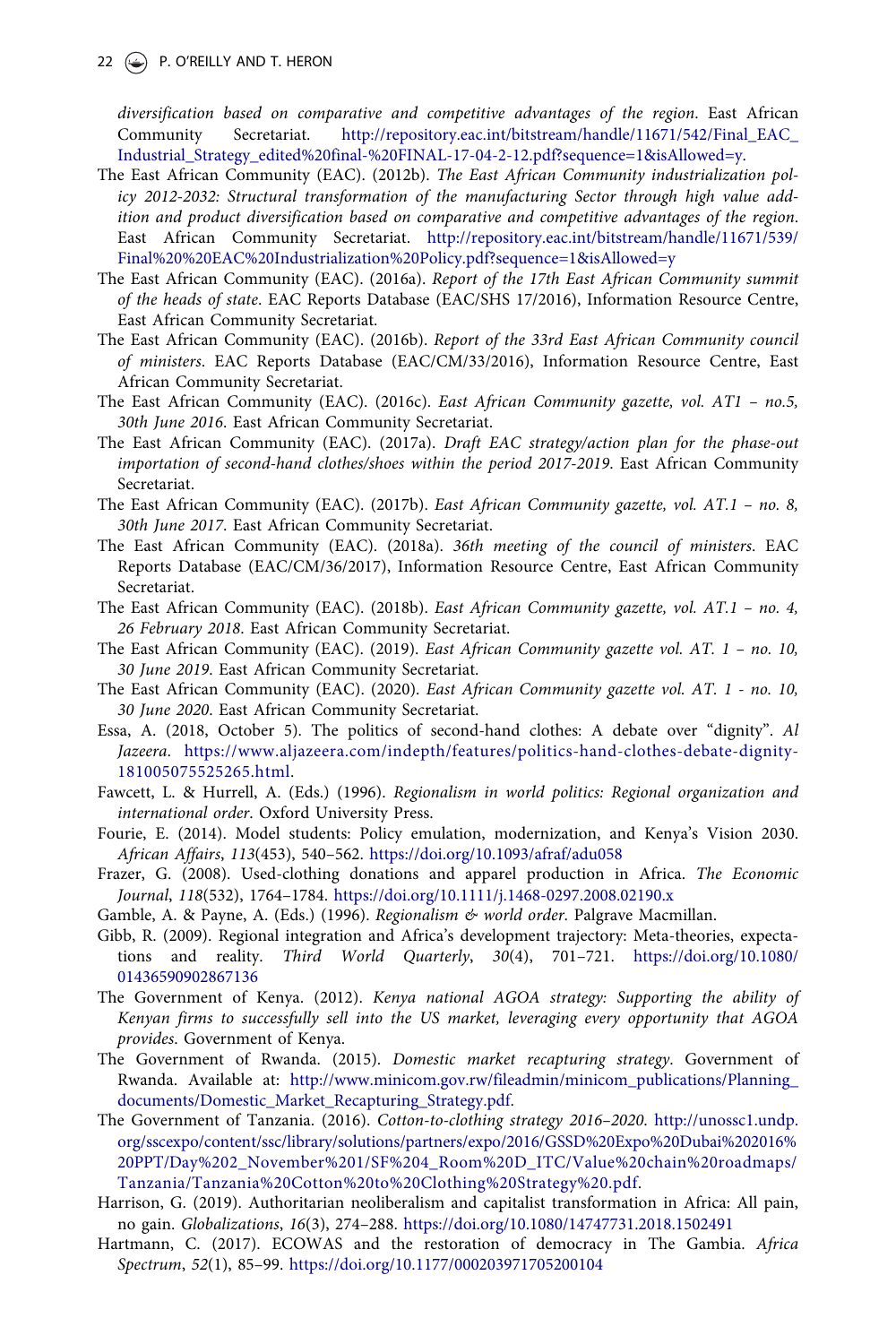Hay, C. (2002). *Political analysis: A critical introduction*. Palgrave Macmillan.

- Hay, C. (2006). Constructivist institutionalism. In S. A. Binder, R. A. W. Rohdes & B. A. Rockman (Eds), *The Oxford handbook of political institutions* (pp. 56–74). Oxford University Press.
- Hay, C. (2016). Good in a crisis: The ontological institutionalism of social constructivism. *New Political Economy*, *21*(6), 520–535. https://doi.org/10.1080/13563467.2016.1158800
- Hay, C., & Rosamond, B. (2002). Globalization, European integration and the discursive construction of economic imperatives. *Journal of European Public Policy*, *9*(2), 147–167. https://doi.org/ 10.1080/13501760110120192
- Hazlewood, A. (1979). The end of the East African Community: What are the lessons for regional integration schemes. *JCMS: Journal of Common Market Studies*, *18*(1), 40–58. https://doi.org/ 10.1111/j.1468-5965.1979.tb00827.x
- Herbst, J. (2007). Crafting cooperation in Africa. In A. Acharya & A.I. Johnston (Eds), *Crafting cooperation: Regional international institutions in comparative perspective* (pp. 129–144). Cambridge University Press.
- Heron, T. (2012). *The global political economy of trade protectionism and liberalization: Trade reform and economic adjustment in textiles and clothing*. Routledge.
- Heron, T., & Murray-Evans, P. (2017). Limits to market power: Strategic discourse and institutional path dependence in the European Union–African, Caribbean and Pacific Economic Partnership Agreements. *European Journal of International Relations*, *23*(2), 341–364. https:// doi.org/10.1177/1354066116639359
- Hettne, B., Inotai A., & Sunkel, O. (Eds.) (1999). *Globalism and the new regionalism*. Palgrave Macmillan.
- Hickey, S. (2012). Beyond 'poverty reduction through good governance': The new political economy of development in Africa. *New Political Economy*, *17*(5), 683–690. https://doi.org/10.1080/ 13563467.2012.732274
- Hickey, S. (2013). Beyond the poverty agenda? Insights from the new politics of development in Uganda. *World Development*, *43*, 194–206. https://doi.org/10.1016/j.worlddev.2012.09.007
- Ingham, K. (1963). *A History of East Africa* (3rd ed.). Frederick A. Praeger Publishers.
- Jacob, T., & Pedersen, R. H. (2018). New resource nationalism? Continuity and change in Tanzania's extractive industries. *The Extractive Industries and Society*, *5*(2), 287–292. https:// doi.org/10.1016/j.exis.2018.02.001
- Júnior, H., & Luciano, B. T. (2020). Regionalism in the Global South: Mercosur and ECOWAS in trade and democracy protection. *Third World Quarterly*, *41*(9), 1498–1517. https://doi.org/10. 1080/01436597.2020.1723413
- Kabelwa, G., & Kweka, J. (2006). *The linkage between trade, development and poverty reduction (TDP): A case study of cotton and textile sector in Tanzania* [Paper presentation].The Second National Dialogue on Trade, Development and Poverty (TDP) in Tanzania, Dar es Salaam, Tanzania. [Paper presentation]. http://www.tanzaniagateway.org/docs/TDP\_CottonTextileSector. pdf
- Kelley, K. J. (2017a, August 26). Lobbyist says US likely to punish East Africa over Mitumba ban. *The Daily Nation*. https://agoa.info/news/article/15241-lobbyist-says-us-likely-to-punish-eastafrica-over-mitumba-ban.html
- Kelley, K. J. (2017b, June 12) Kenya hires lobby firm to prevent ejection from AGOA. *Business Daily*. https://www.businessdailyafrica.com/bd/economy/kenya-hires-lobby-firm-to-prevent-ejection-from-agoa-2156288
- Khan, M. H. (2018). Political settlements and the analysis of institutions. *African Affairs*, *117*(469), 636–655. https://doi.org/10.1093/afraf/adx044
- Langdon, S. (1986). Industrial dependence and export manufacturing in Kenya. In J. Ravenhill (Ed.), *Africa in economic crisis* (pp. 181–212). Palgrave Macmillan.
- Ligami, C. (2018, February 24). US threats force EAC to back down on second-hand clothes ban. *The East African*. https://agoa.info/news/article/15380-us-threats-force-eac-to-back-down-onsecondhand-clothes-ban.html
- Mahoney, J. (2015). Process tracing and historical explanation. *Security Studies*, *24*(2), 200–218. https://doi.org/10.1080/09636412.2015.1036610
- Mold, A. (2015). Running up that hill? The challenges of industrialization in the East African Community. *Development*, *58*(4), 577–586. https://doi.org/10.1057/s41301-016-0045-x